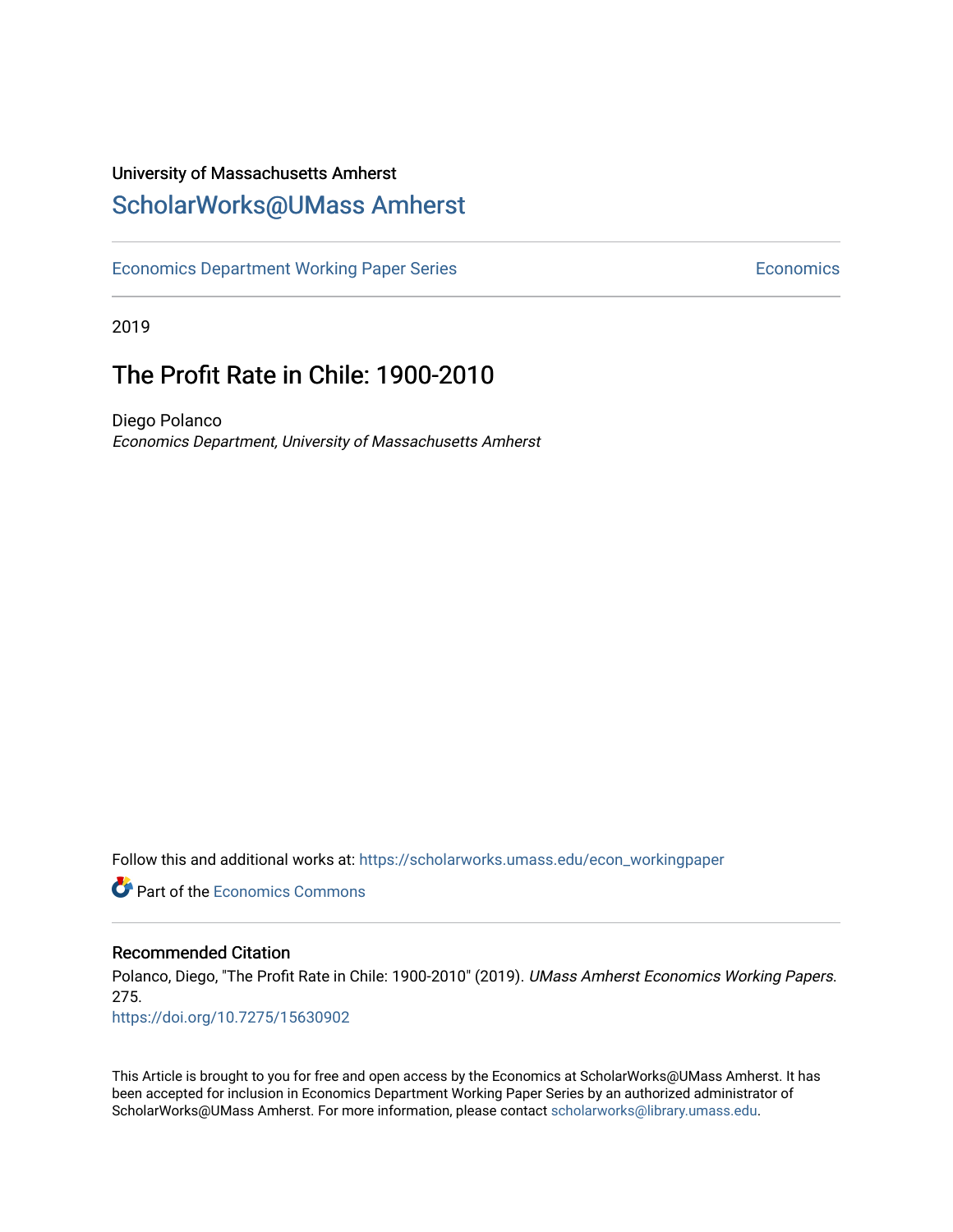# The Profit Rate in Chile: 1900-2010

Diego Polanco<sup>∗</sup>

University of Massachusets, Amherst

October 22, 2019

#### Abstract

The interest of this paper is to discuss the main features that characterize the accumulation regimes that have taken place during the twentieth century in Chile. Understanding that a set of institutionalized compromises and political conflicts are inherent to any capitalist society, I rely on the body of literature of Marxist political economy, which focuses on the dynamics of profitability to describe its reproductive patterns. In light of this analysis, I argue that the main institutional transformations in Chilean history are better understood. I characterize long-waves of capitalist accumulation as accumulation regimes and identify three stages: early expansion, late expansion, and crisis. Using decomposition analysis, I identify recurrent patterns in each phase and also argue that the distributional conflict is historically contingent. Moreover, I implement a novel method proposed by [Shaikh](#page-30-0) [\(2016\)](#page-30-0) to identify the utilization rate, which allows me to discuss issues of aggregate demand in the decomposition analysis more accurately. Furthermore, I also discuss the relation of the process of urbanization with technical change relying on the Okishio-Marx debate. Finally, I argue that unlike previous accumulation regimes, the neoliberal period relies on reproductive patterns of profitability that makes it highly stable.

JEL Codes: B51, B52, E11 Key Words: Profit Rate, Accumulation Regimes, Economic Growth

<sup>∗</sup>dpolanconeco@umass.edu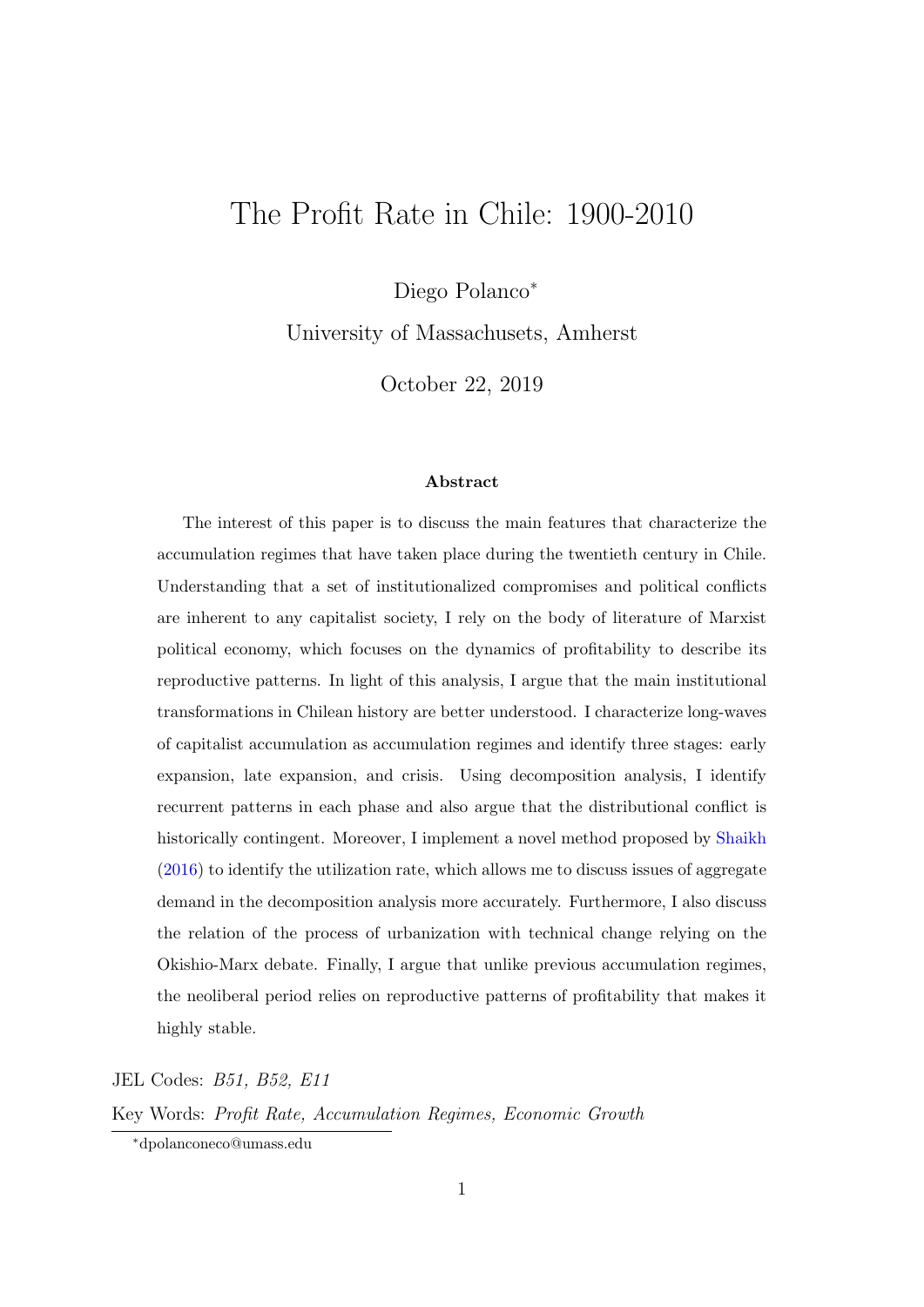#### 1 Introduction

The Marxian tradition of political economy understands capitalism as a system driven by the needs of capital accumulation. Given that profitability is the primary driver of capital accumulation, the aggregate profit rate is one of the critical variables for Marxian political economy analysis. Hence, Marxist economists pay close attention to movements in protability to explain key macroeconomic events and institutional transformations [\(Basu,](#page-29-0) [2013\)](#page-29-0).

The use of Marxist economic analysis has seldom explored by researchers to understand Chilean society. None of the available contributions (Pinera and Meller, [1972;](#page-30-1) [Maito,](#page-30-2) [2012\)](#page-30-2) on this framework have engaged with the vast body of Marxist research produced by the Anglo-Saxon academy.<sup>[1](#page-2-0)</sup> The motivation of this paper is to begin a research agenda on this respect. Therefore, to identify the long-waves of capitalist accumulation and its correspondent accumulation regimes have been chosen as the starting point to discuss Chile's economic development from a Marxist perspective.

Consequently, I study the dynamics of profitability over the 1900-2010 period to identify key economic developments and the main institutional transformations of Chiles contemporary history. Using decomposition analysis, I identify the reproductive patterns of profitability to discuss the stability/instability of the accumulation regimes. To do so, I exploit time series available in the Economic History Cliometrics-LAB of the Pontifical Catholic University (PUC).

The structure of this paper is as follows. First, I develop an analytical framework where the relevance of profitability analysis and its decomposition is discussed to understand accumulation regimes. Moreover, I present a novel co-integration method to identify the utilization rate, which allows discussing issues related to aggregate demand more accurately. Second, I discuss the data sources of this paper and different measures of profitability given the available data in the CLIO-LAB data set. Third, I present the empirical results. Finally, the paper concludes.

<span id="page-2-0"></span><sup>1</sup>[Basu](#page-29-1) [\(2017\)](#page-29-1) presents a comprehensive survey of quantitative research done in a Marxist political economy framework.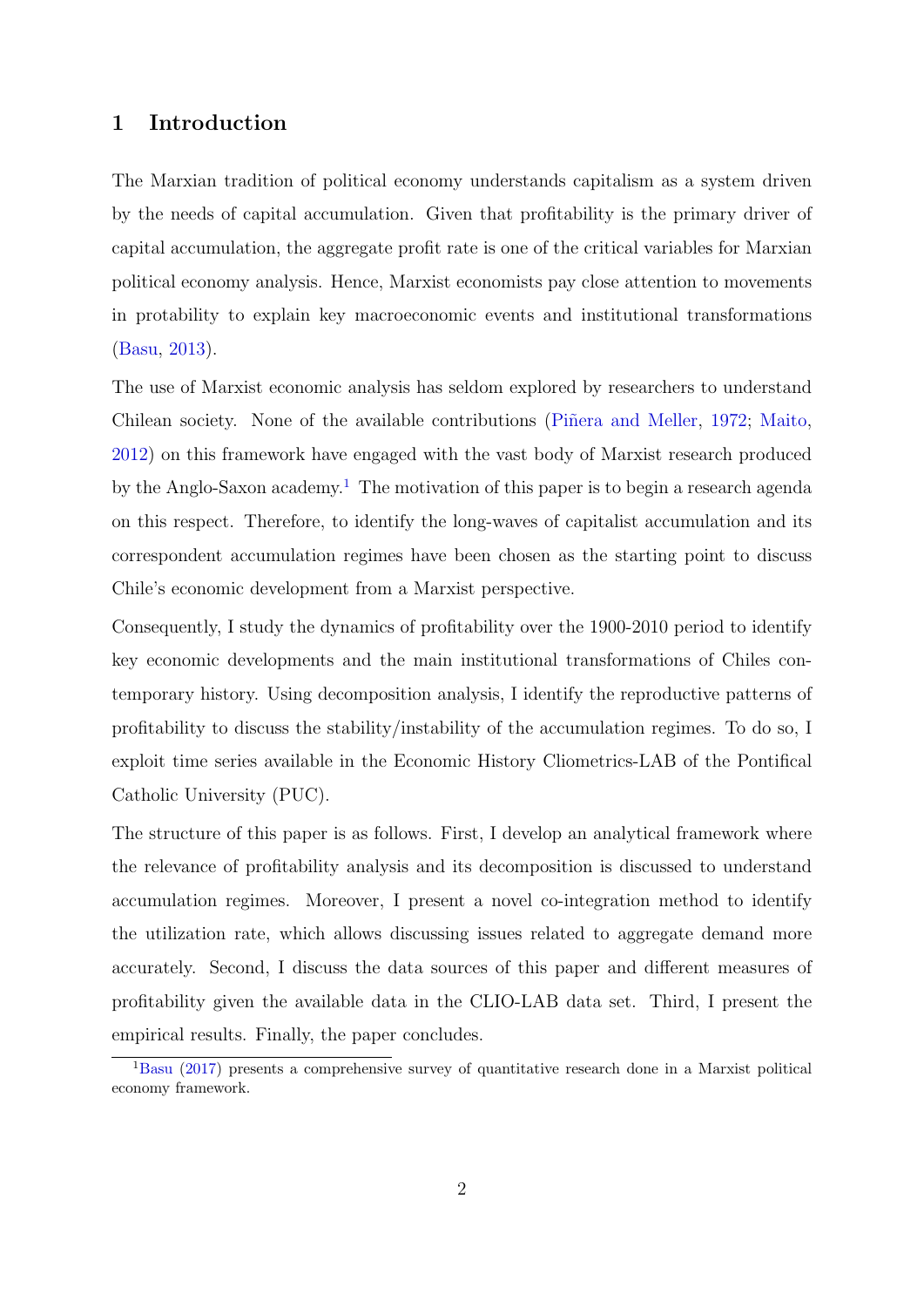#### 2 Analytical Framework

The interest of this paper is to discuss the main features that characterize the accumulation regimes that have taken place during the twentieth century in Chile. Understanding that a set of institutionalized compromises and political conflicts are inherent to any capitalist society [\(Boyer,](#page-29-2) [2001\)](#page-29-2), I rely in the body of literature of Marxist political economy which focuses on the dynamics of profitability to describe critical developments of capitalist economies.

[Jessop](#page-30-3) [\(1997\)](#page-30-3) defines an accumulation regime as a complementary pattern of production and consumption, which is reproducible over a long period. Furthermore, [Julliard](#page-30-4) [\(2001\)](#page-30-4) argues that distribution and technical change are central to the reproduction of an accumulation regime. Two channels through which distribution reproduces profitability highlight. On the one hand, capital accumulation is partly determined by the profit share, given its effects on the return of future investments. On the other hand, different demands created by different types of incomes have consequences in aggregate demand and consequently in growth dynamics. The author also discusses how innovation and returns to scale, which define capital productivity and hence, profitability, are dependent on institutional arrangements. Returns to scale are particularly relevant for peripheral economies as Chile, not only in firms extending their operations but also because of the gains in capital productivity given by improvements at the level of communications networks, infrastructure for transportation, and the degree of urbanization.

Profitability analysis allows identifying key developments of an accumulation regime and its reproductive patterns. [Basu](#page-29-1) [\(2017\)](#page-29-1) presents a comprehensive survey of quantitative Marxist political economy and gives a complete review of the particular body of literature which focuses on profitability analysis. This research describes key developments of capitalist economies focusing in short or medium run temporal movements in the profit rate. Moreover, changes in its underlying components are used to explain the link between profitability and structural crisis of capitalism.

To identify each accumulation regime for the 1900-2010 period, I follow a peak and through analysis identifying three stages: early expansion, late expansion, and crisis. Early expansion is considered as the phase when a rising profit rate takes place until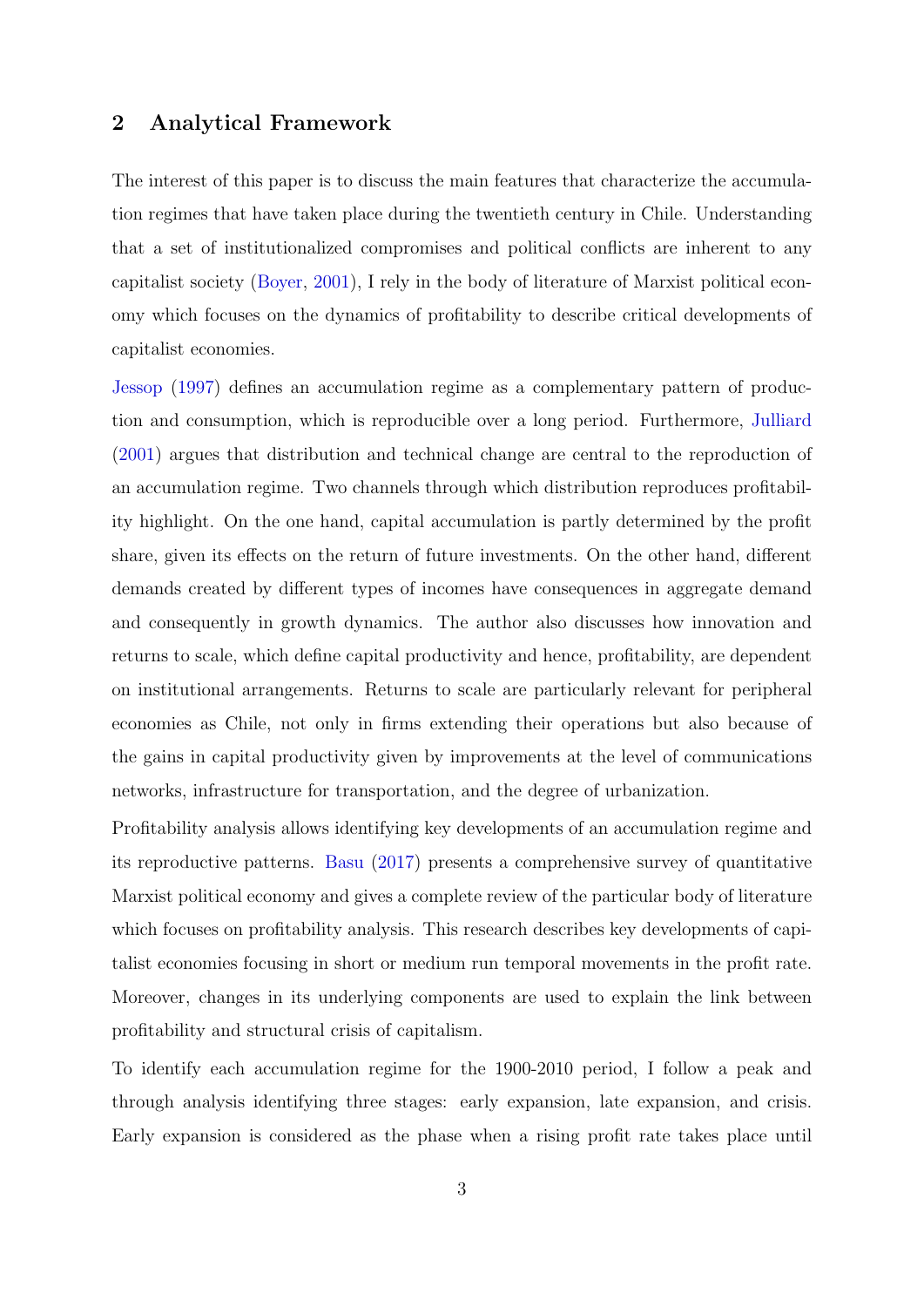it reaches a peak. For late expansion is considered the period between a peak of the profit rate until a peak of output-capital ratio. Phases of crisis are defined from a peak of output-capital ratio to the following through of the profit rate. Identifying periods of early expansion, late expansion, and crisis, statistical and decomposition analysis at a medium-run or short-run will deliver more interesting insights.

Medium-run decomposition analysis abstract from fluctuations in aggregate demand. Hence, to analyze the drivers of profitability, a decomposition of the profit rate into profit share and the output-capital ratio is used.

$$
r = \frac{\Pi}{K} \tag{1}
$$

$$
r = \frac{\Pi}{Y} \frac{Y}{K} \tag{2}
$$

$$
r = \pi \delta \tag{3}
$$

Where  $\pi$  is the profit share and  $\delta$  is the output-capital ratio.

An advantage of this decomposition is that it identifies the reproduction of profitability through the dynamics of inequality (profit share) and technical change (capital productivity). Hence, it reduces into two components the drivers of capital accumulation simplifying the analysis about the stability/instability of an accumulation regime. A disadvantage of medium-run analysis is that it does not consider the role of aggregate demand. However, a three-part decomposition adding capacity utilization solves this issue. Letting  $Y^*$  refer to capacity-output, the three-part decomposition originally prooposed by [Weisskopf](#page-31-0) [\(1979\)](#page-31-0) can be written as.

$$
r = \frac{\Pi}{K} \tag{4}
$$

$$
r = \frac{\Pi}{Y} \frac{Y}{Y^*} \frac{Y^*}{K} \tag{5}
$$

$$
r = \pi \mu \sigma \tag{6}
$$

Thus, the role of distribution (profit share), demand (capacity utilization), and technology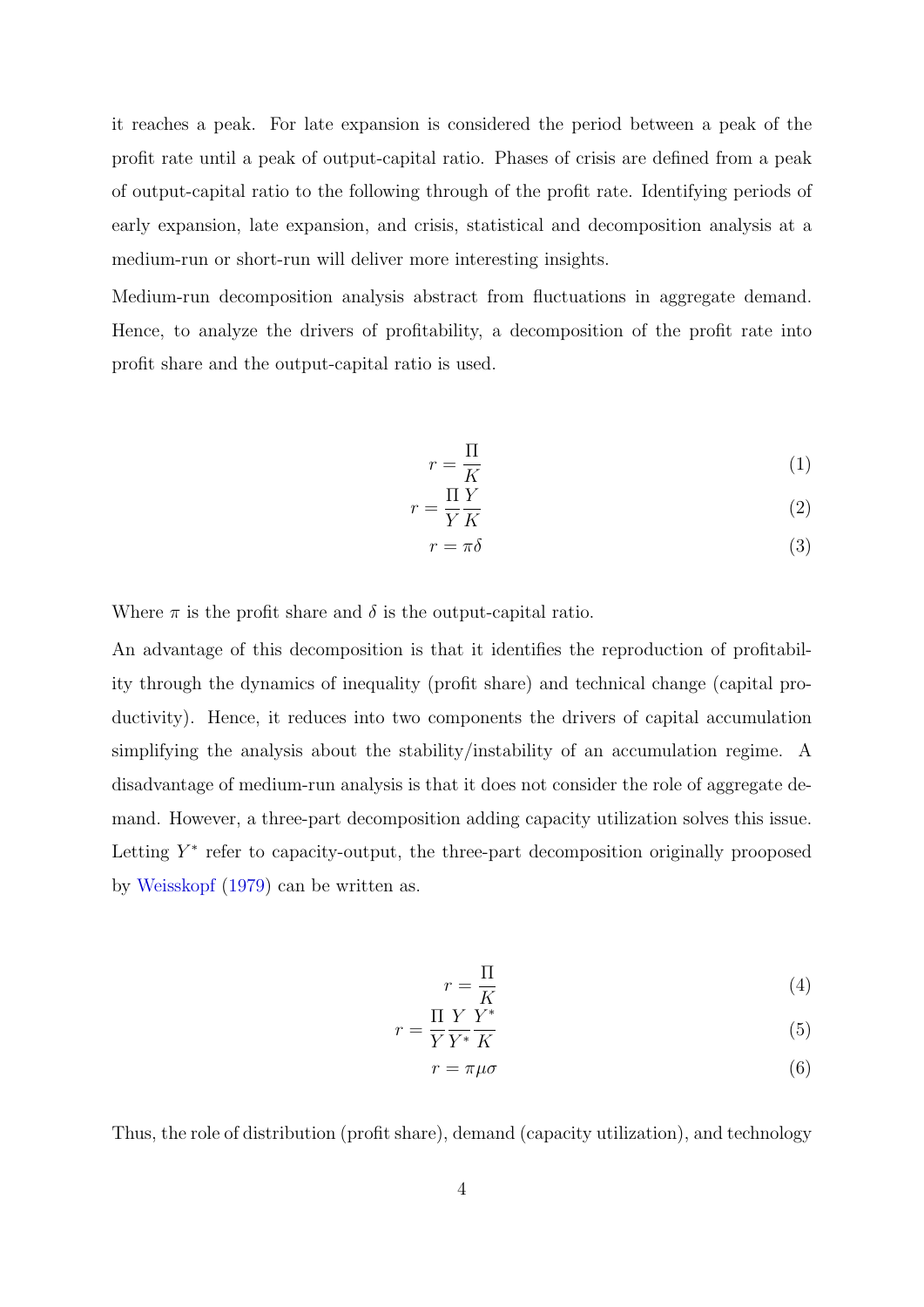(capacity-capital ratio) in the reproduction of profitability can be analyzed. To implement this analysis is necessary to identify somehow capacity-output to calculate both capacity utilization and capacity-capital ratio. This issue is discussed in detail below.

In both medium and short-run analysis, each of the three terms in the decomposition can be decomposed into sub-components for further, and detailed study. For example, output-capital ratio can be decomposed into labor productivity and technical composition of capital as follows.

$$
\frac{Y^*}{K} = \frac{Y^*}{L} / \frac{K}{L} \tag{7}
$$

As previosuly mentioned, the problem of short-run analyisis is that requires the estimation of a non-observed variable which is the economic capacity  $Y^*$  to identify both capacity utilization rate and the capacity-capital ratio. [Shaikh](#page-30-0) [\(2016,](#page-30-0) p. 822) discusses four groups of measuring economic capacity. First, there is a group of measures which consider the economic capacity as a long-run trend of real output. Therefore, to use an HP filter might allow to identify the tendency of real output and separate it from its cyclical component. Two problems arise from using an HP filter. On the one hand, the trend not necessarily represents the path of normal capacity utilization. On the other hand, it builds a symmetric cycle misrepresenting actual deviations from the trend. Another option is to estimate capacity directly using a Wharton Method. This method assumes that except for short-run downturns capitalist economies operate at normal capacity. Thus, the peak in each business cycle identifies it. However, this method has two caveats. It excludes medium-long run variations in capacity utilization and rests in the neoclassical assumption that the economic system operates a full capacity. Second, there is a group of measures used by the Bureau of Economic Analysis and the Bureau of Census which relies on surveys of operating ratios. These do not define explicitly what is economic capacity, so firms are free to choose between different measures to report. Regressions techniques are used to smooth it using regressions on capital stocks and time, which makes them not trustworthy. Moreover, it is an aim of the method to measure capacity utilization without being chronically bellow normal capacity also assuming that economic system operates at full capacity utilization. Third, a group of measures used by the IMF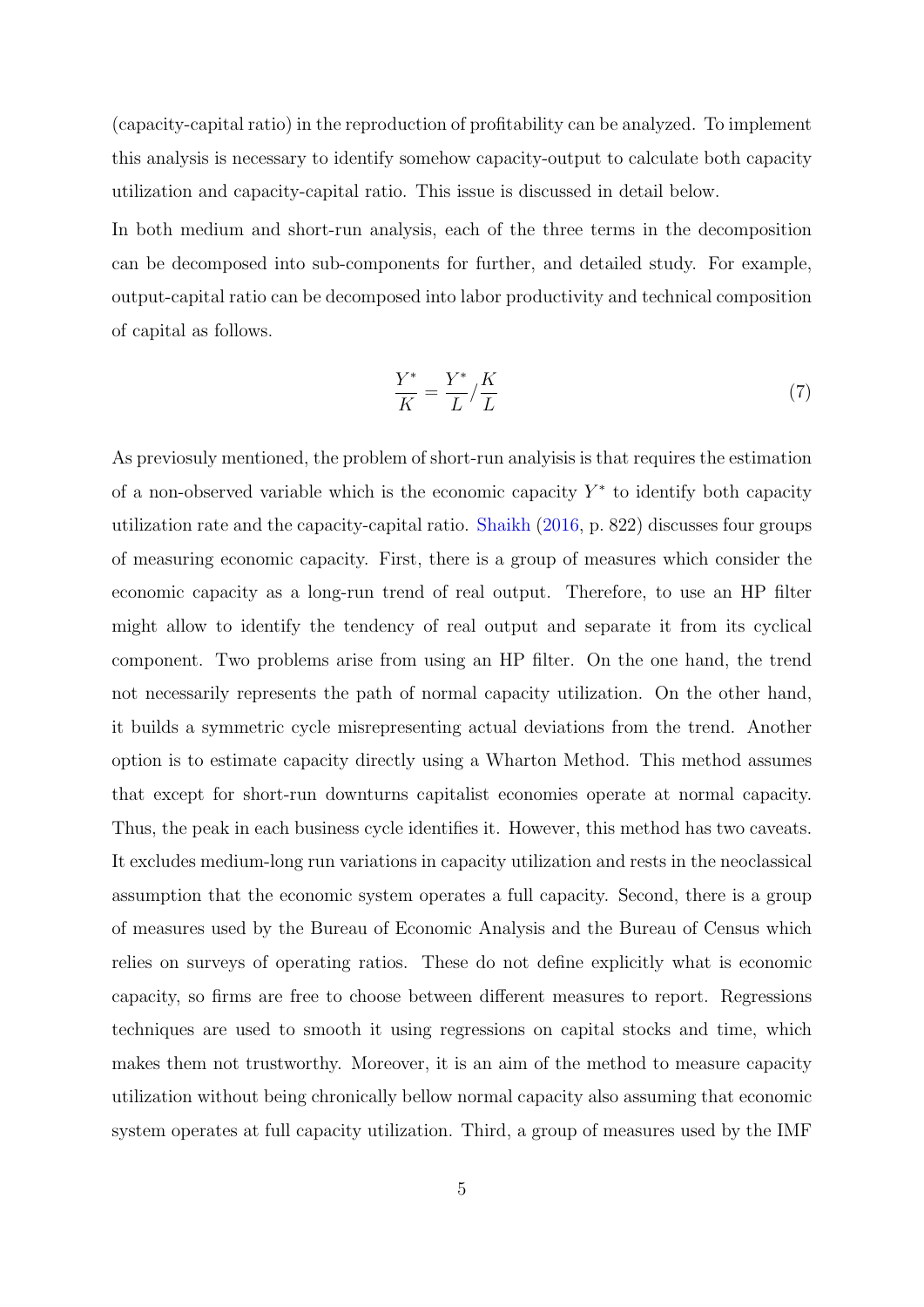and OECD which estimates potential output using a fitted production function. Using a labor input defined by a natural rate of unemployment and a capital input defined by the trend level of total factor productivity potential output is estimated. From a heterodox perspective, this method is problematic because it relies on the notion of aggregated production function and the existence of a natural rate of unemployment. Fourth, is the group of measures which directly measure the rate of capacity utilization for example, measuring the utilization rate of the electric motors used to drive capital equipment. This method presents the obstacle of having the data on the installed capacity of electric motors.

To avois this issues I utilize a novel method proposed by [Shaikh](#page-30-0) [\(2016,](#page-30-0) p. 824). As real output Y and capital stock  $K$  are known variables we can start from the ouput-capital ratio as follows:

$$
\frac{Y}{K} = \mu \sigma \tag{8}
$$

$$
lnY = lnK + ln\mu + ln\sigma
$$
\n(9)

On the other hand, we can define  $\sigma$  as the profit rate at normal capacity. The value that the profit rates takes at full utilization of economic capacity, i.e  $\mu = 100\%$ . This variable captures the relation between technical change and profitability, so I assume the following process determines it:

$$
ln \sigma = \alpha + \beta t + \gamma ln K \tag{10}
$$

This process for  $\sigma$  relies on the idea that technological change is defined by an autonomous component represented by  $\beta$  and an embodied capital component represented by  $\gamma$ .

Considering both equations:

$$
lnY = \alpha + \beta t + \gamma' lnK + ln\mu
$$
\n(11)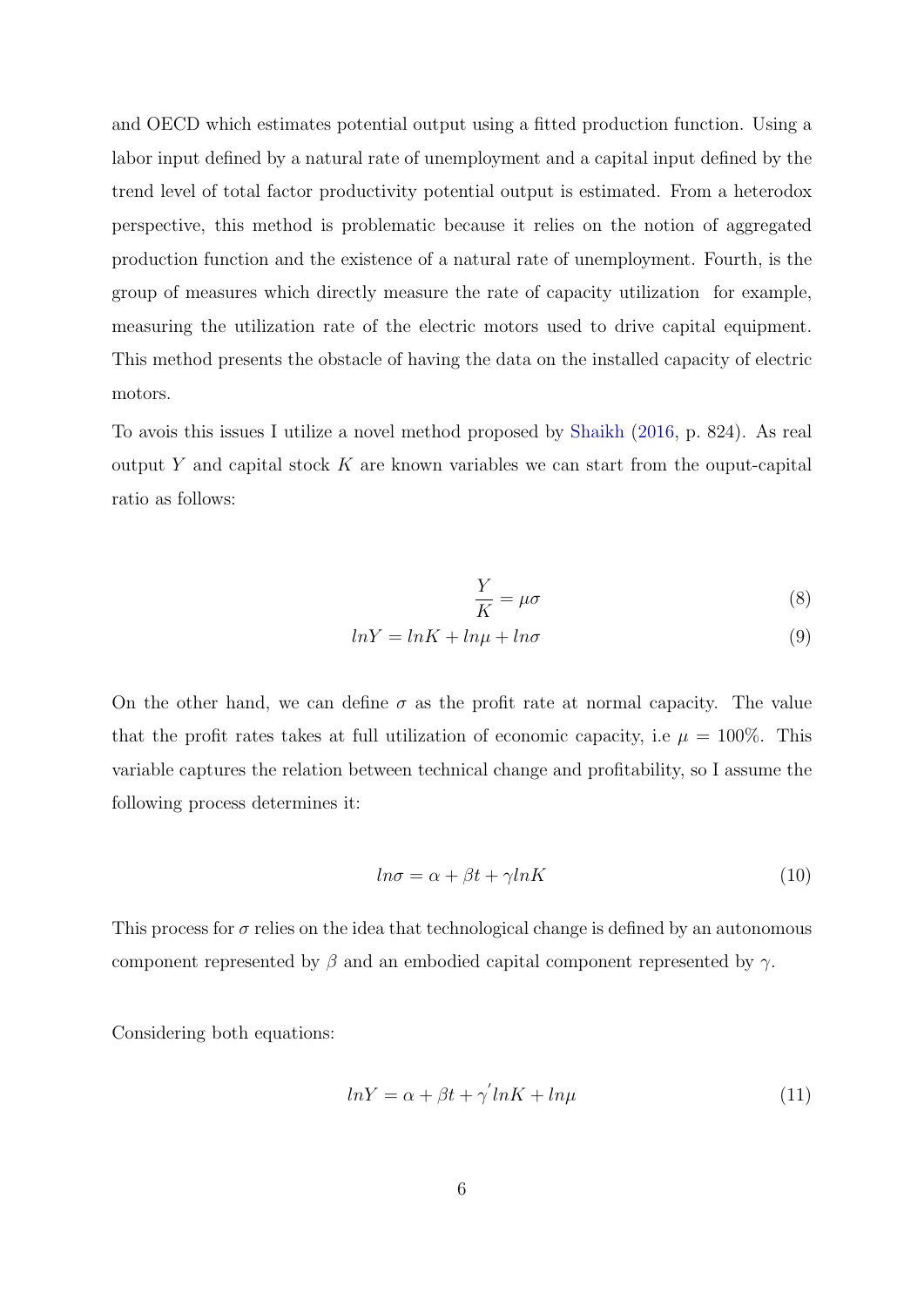Where  $\gamma' = 1 + \gamma$ . Therefore, we can estimate a cointegration model of two observed variables assuming that the residual of the cointegration relation is  $\ln \mu$  where the nonobserved variable of interest  $Y^*$  is underlying. The intuition of this method is that economic capacity is the aspect of output which is cointegrated with capital stock in the long run. Some advantages of this method are that on the contrary to using an HP filter, it does not build a symmetric cycle by construction. Consequently, it identifies booms and depressions more precisely. Moreover, it is not necessary to concern about inflation issues because rising prices will rise output and capital stock independent of their structural relation.

#### 3 Data

The focus of this paper is to study the dynamics of the profit rate:

$$
r = \frac{\Pi}{K} \tag{12}
$$

Where  $\Pi$  is the flow of profit income over a year, and K is the replacement (current) cost stock of fixed capital at the beginning of the year. To analyze the trend of this variable historically for the 1900-2010 period, the best proxies that I can get from the two variables needed to construct the rate of profit I rely in the CLIO-LAB database (Díaz et al., [2016\)](#page-29-3). The CLIO-LAB data set is a compendium of historical statistics for Chile, which collects historical and cliometricsdata and the period of the whole republic, i.e., 1810-2010.

For the flow of profit income over a year, I use the data on the functional distribution of income available in the data set with nominal GDP. Using the capital share of each year, I multiply this variable with the nominal GDP to get the flow of profits.

For the replacement cost stock of fixed capital at the beginning of the year, the CLIO-LAB data set provides three measures of capital stock first, a measure of capital stock in machinery. Second, a measure of capital stock in infrastructure; and finally, a measure of total capital stock, which is the sum of both. Ideally, the capital stock needed to measure the rate of profit should not consider residential fixed capital stock. However, it is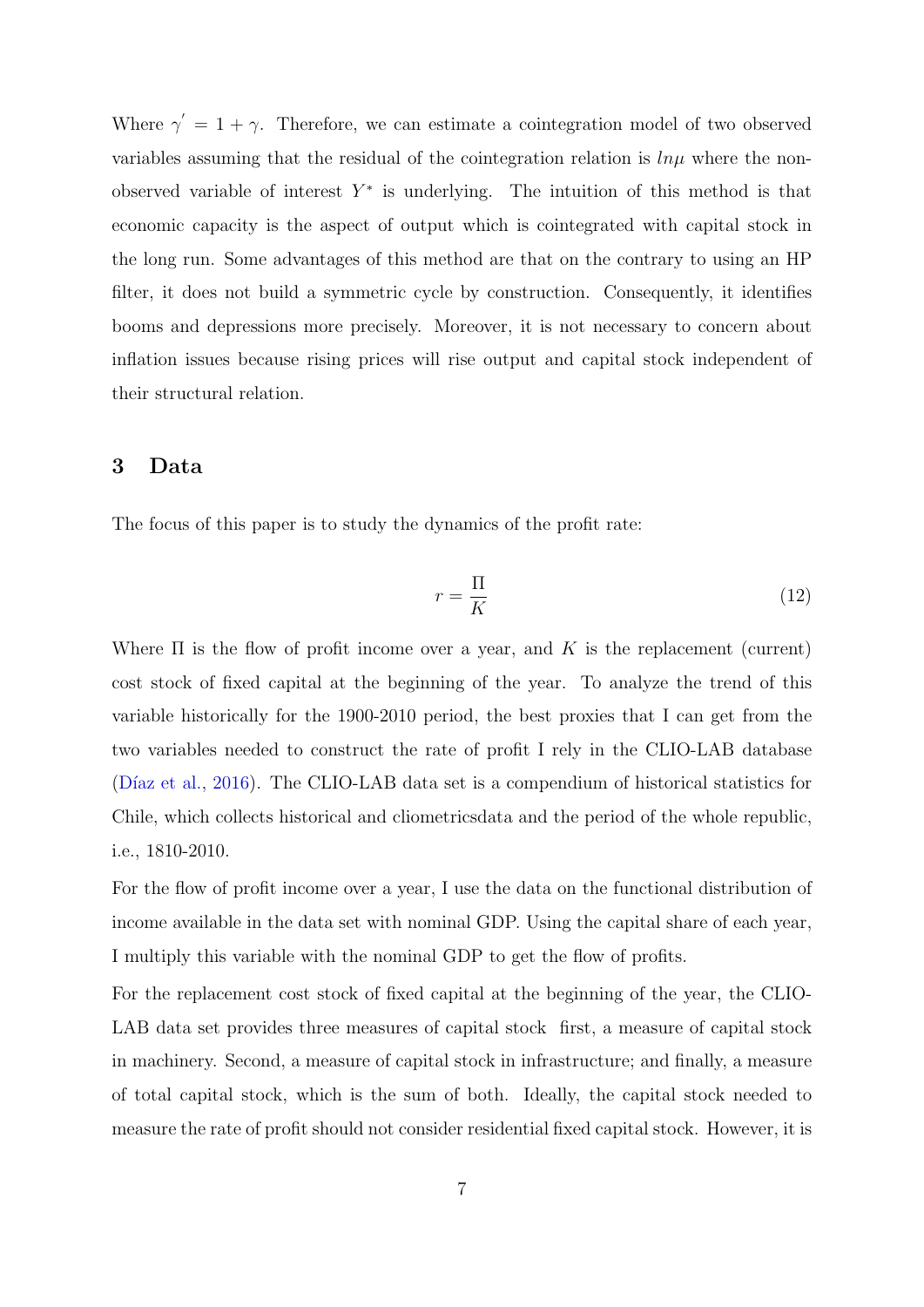impossible to identify in the proportion of capital stock in infrastructure that corresponds to residential and non-residential capital stock.

Elements of the rate of profit should be valued at current prices so that relative price ratios do not distort the rate of profit. [\(Weisskopf,](#page-31-0) [1979;](#page-31-0) [Shaikh,](#page-30-0) [2016,](#page-30-0) p. 243). Thus, I converted to nominal prices the three series of real capital stock available in the CLIO-LAB data set using a GDP deflator. This give us three measures of the rate of profit that can be appreciated in figure 1.

Ideally, the profit rate that should be preferred is the one associated with machinery, equipment, and productive infrastructure. However, as I mentioned above, there is no way to identify the proportion of infrastructure, which is non-residential in the CLIO-LAB data set. The profit rate for machinery presents an interesting downward trend that is consistent with the Marxian hypothesis of the profit rate to fall. However, the fact that the range of the constructed variable is between 400% and 100% makes it unrealistic as a measure of profitability. Hence, I have decided to realize the analysis of the profit rate, considering the total capital stock.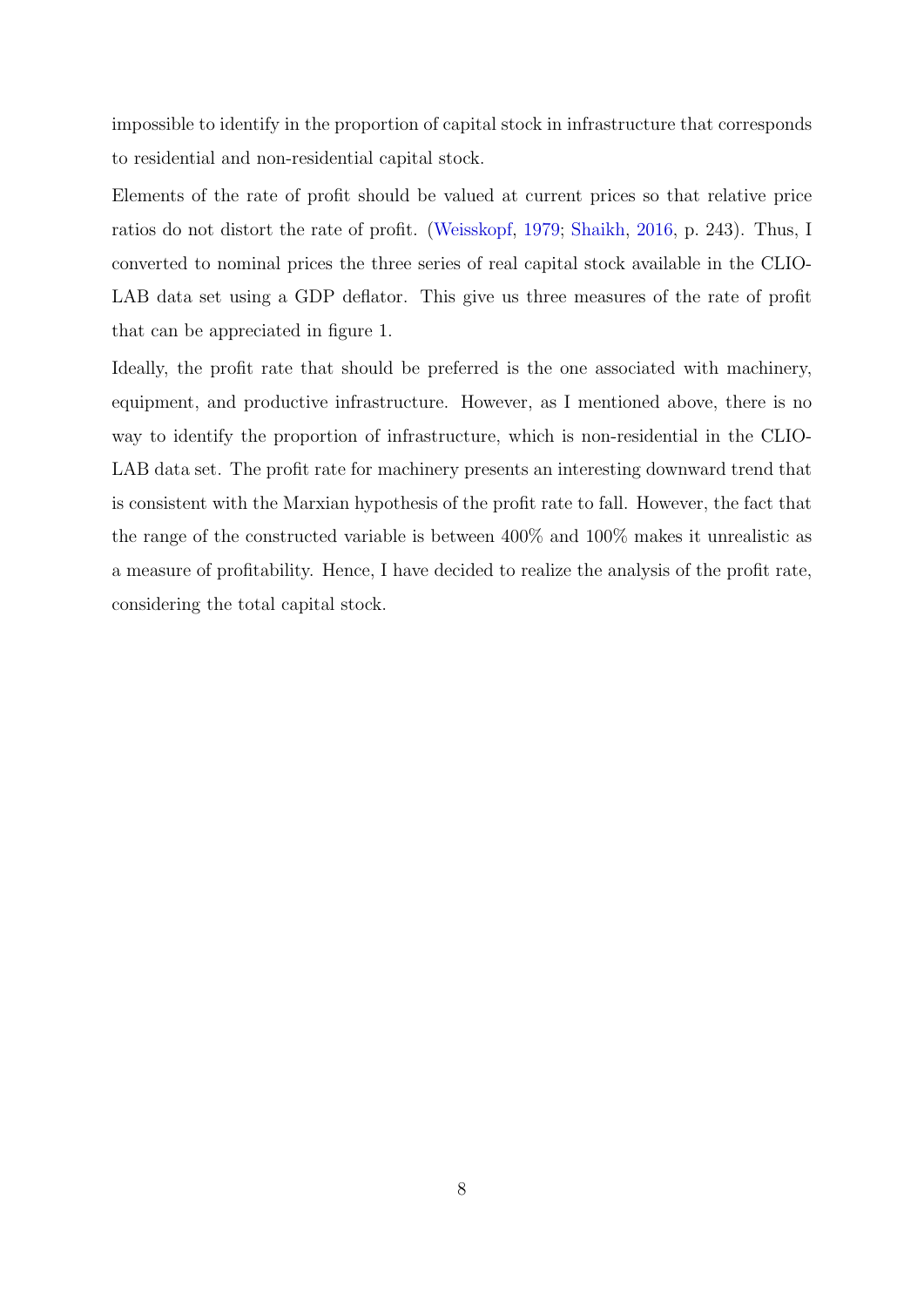



Graph (1) Profit rate calculated with total capital stock. Graph (2) Profit rate calculated with infrastructure capital stock. Graph (3) Profit rate calculated with machinery capital stock.

Source: Own elaboration based on CLIO-LAB, PUC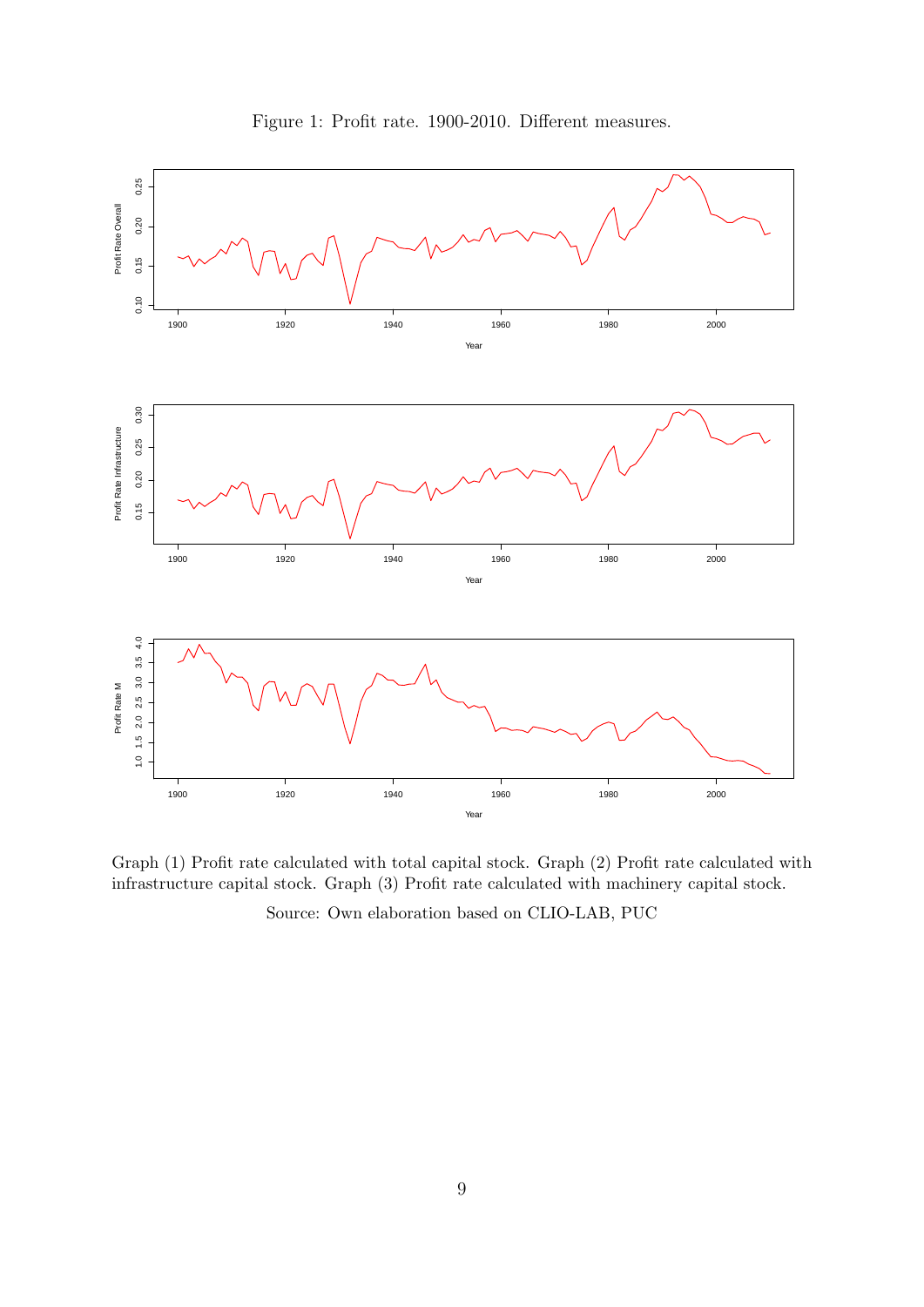### 4 Empirical Results

#### 4.1 Growth and Profitability

As other previous accounts identifying accumulation regimes in Latinamerica (Llambí, [1991;](#page-30-5) [Bulmer-Thomas,](#page-29-4) [2010\)](#page-29-4) the peak-through analysis identifies three accumulation regimes in the 1900-2010 period as can be appreciated in Table 1. The first accumulation regime identified correspond to the pre-industrial export-oriented regime that took place until the great depression. The second accumulation regime corresponds to an inwardly-oriented import substitution industrialization regime. Finally, the third accumulation regime corresponds to the post-industrial externally-oriented export/import diversification regime also known as neoliberal period.

Table 1: Accumulation Regimes

| Early Expansion $(A)$ | Late expansion $(B)$ Crisis $(C)$ |           |
|-----------------------|-----------------------------------|-----------|
| $1\quad 1903 - 1912$  | 1913-1928                         | 1929-1932 |
| II 1932-1958          | 1959-1971                         | 1972-1975 |
| III 1976-1992         | 1993-2008                         | 2009-2010 |

Figure 2: Profit Rate and log Real Output. 1900-2010



Source: Own elaboration based on CLIO-LAB, PUC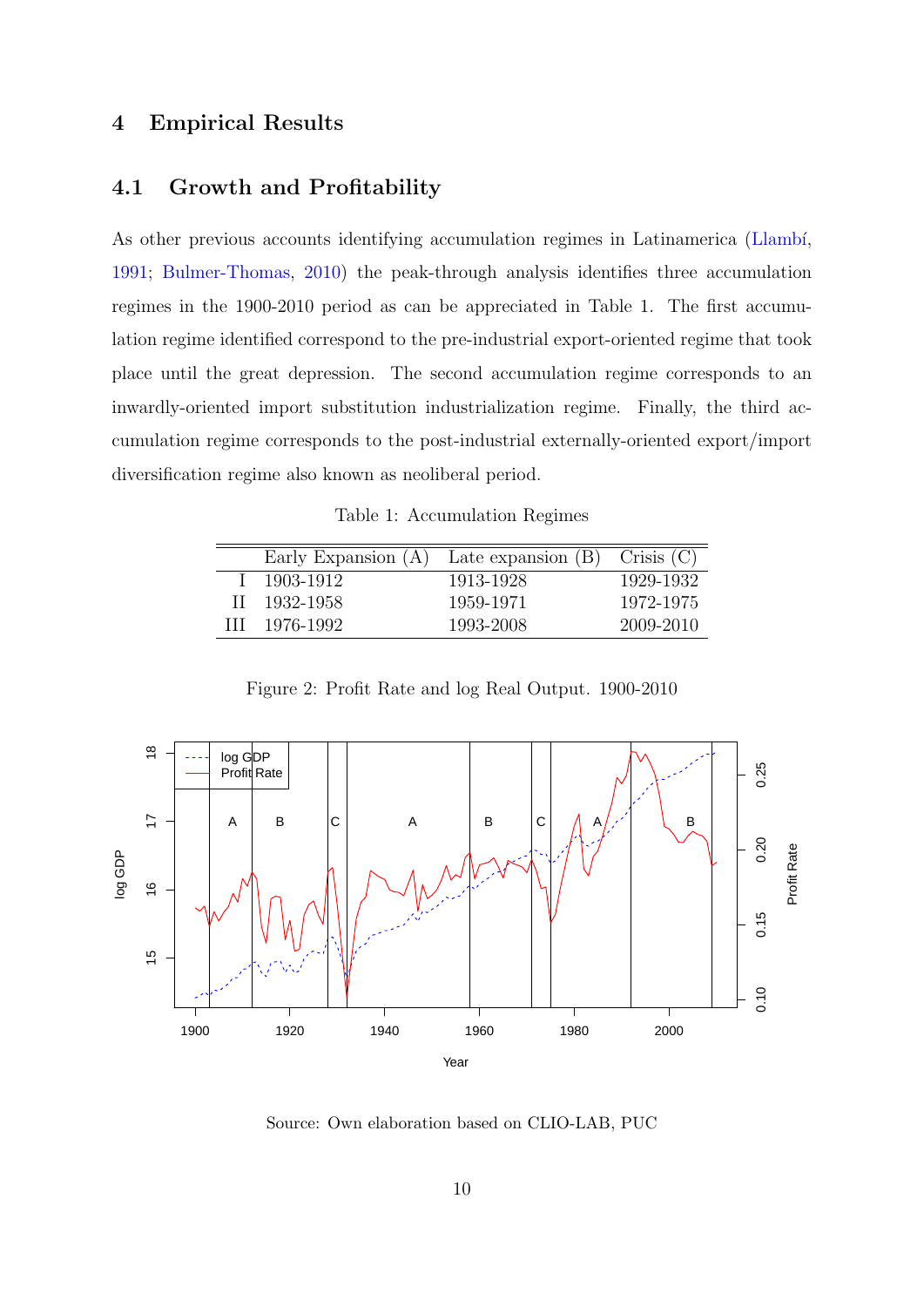Figure 2 plots the profit rate, together with real output in log terms. For the first accumulation regime, the peak-through analysis identifies an early expansion phase for the period comprehended between 1903 and 1912 where the expansion of the nitrates industry would explain a steady path of the profit rate and economic growth. On the contrary, the late expansion phase over the 1913-1928 period shows a more turbulent path of economic growth and profitability. External and internal issues play a part to explain this period of instability. The explosion of world war 1 had severe repercussions for the nitrates industry [\(Bulmer-Thomas,](#page-29-4) [2010\)](#page-29-4); meanwhile, the ongoing crisis of the hacienda system turn into the crisis of the oligarchic republic and definetly collapsed when the great depression came into place. The effects of the crisis come clear in the phase of structural crisis over 1929-1932 with the collapse of the profit rate.

For the second accumulation regime, the analysis identifies an early expansion phase from 1932 to 1958. Over this period is when the process of capitalist restructuring takes place to restore profitability aligning the interests of landlords and bankers around the process of state-led industrialization [\(Silva,](#page-31-1) [2007\)](#page-31-1). State companies and industrial manufacturers relied on surplus labor and subsidizes, which established a friendly environment for business with a stable path of profitability and hence, economic growth. The late expansion phase from 1959 to 1971 is characterized by the continuation of the import substitution industrialization (ISI) policies but with a strong presence of social mobilization. Over the so-called long-sixties the industrial working class, squatters, and peasants starred the political scenario showing the failures of the ISI model for the vast majority of Chileans [\(Loveman,](#page-30-6) [1976;](#page-30-6) [Thielemann,](#page-31-2) [2018;](#page-31-2) Garcés, [2002\)](#page-29-5). Despite the political turmoil, profitability and growth remain relatively stable until a structural crisis came into place.

The peak and through analysis identifies as a phase of early expansion the period 1976 to 1992. At the beginning of this period is when shock therapy policies were applied in Chile and over the 80s when privatizations and other policies of structural adjustment took place in over Pinochet's dictatorship [\(Leiva,](#page-30-7) [2008\)](#page-30-7). As can be appreciated in figure 1 despite its rising trend, the path of profitability was highly unstable, which is consistent with low economic growth due to the debt crisis and structural adjustment policies [\(Bulmer-](#page-29-4)[Thomas,](#page-29-4) [2010\)](#page-29-4). Late expansion takes place over 1993-2008, covering most of the postdictatorship period. Through this period profitability presents a stable downward trend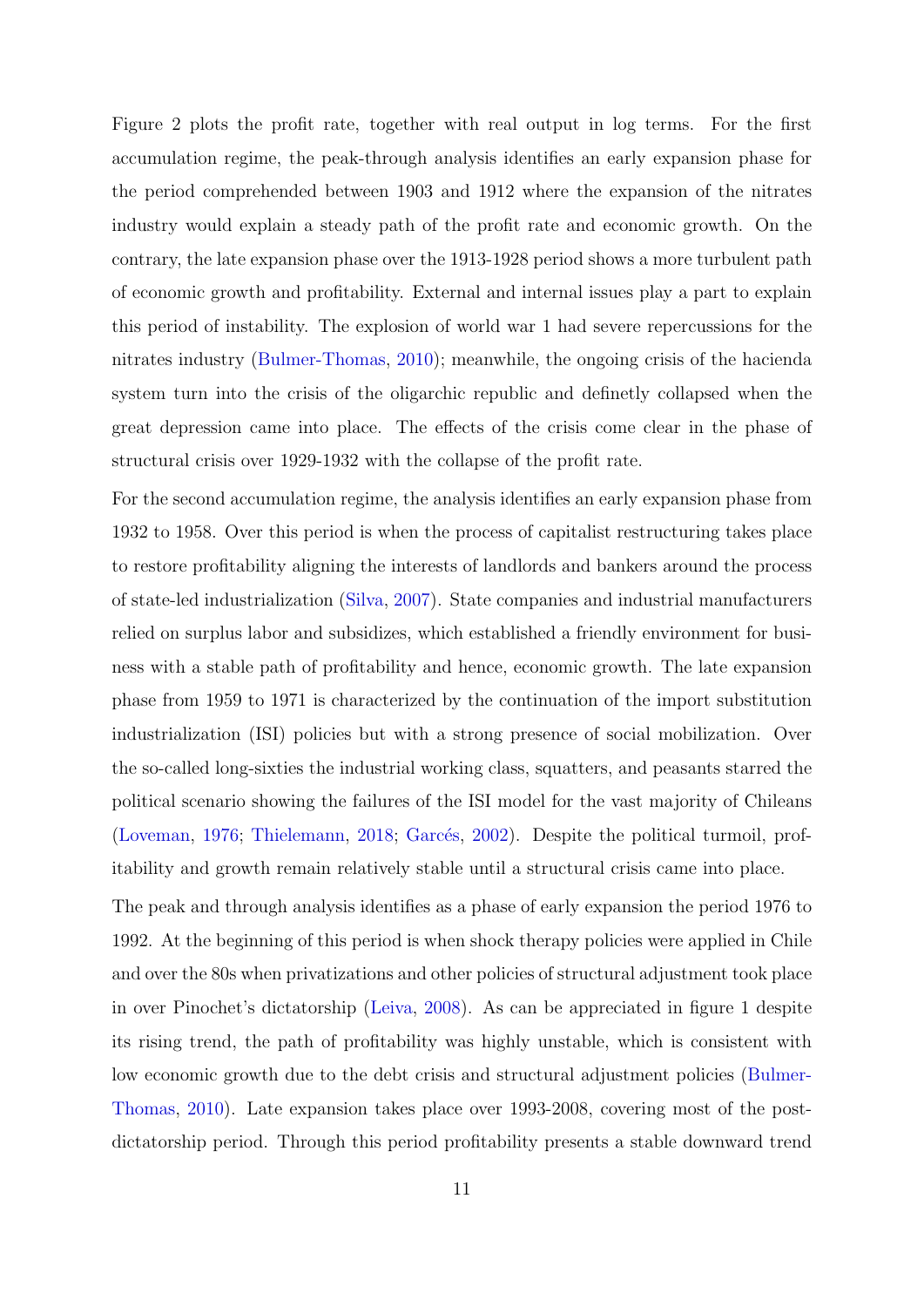alongside a dynamic pace of capital accumulation. Economic growth was particularly high at the beginning of this period and slowed down in the aftermath of the Asian crisis. The distinction between early and late expansion over the same accumulation regime is similar to the distinction made previously by [Agacino](#page-29-6) [\(2003\)](#page-29-6) who differentiate the dictatorship and post-dictatorship as infant versus mature neoliberalism. Finally, the period 2009-2010 is when the global crisis came into place. However, the application of counter-cyclical policies by Michelle Bachelet's governement alleviated its effects making it a partial crisis without major implications for the accumulation regime.

Table 2 summarizes these dynamic presenting descriptive statistics of growth and profitability. For each accumulation regime, mean and standard deviation are presented for the rate of growth  $g$  and the profit rate  $r$ . Four periods are considered, the full period of the accumulation regime and also each of its phases: early expansion, late expansion, and crisis.

|          | <b>Full Period</b> |          |      | Early Expansion | Late Expansion |                      | Crisis  |                     |
|----------|--------------------|----------|------|-----------------|----------------|----------------------|---------|---------------------|
| A.R.     | q                  |          |      |                 | 9              |                      |         |                     |
|          | 1.31               | 15.85    | 4.53 | 16.6            | 2.88           | 15.7                 | $-13$   | 14.61               |
|          | 11.59              | 1.91     | 5.99 | 1.21            | 12.17          | 1.59                 | 11.33   | $\left(3.77\right)$ |
| $\rm II$ | 4.22               | 17.92    | 5.61 | 17.53           | 3.77           | 18.89                | $-1.95$ | 17.62               |
|          | (6.9)              | $1.36\,$ | 7.23 | 1.41            | 4.12           | $\left( 0.45\right)$ | 8.08    | 1.61                |
| III      | 4.88               | 21.75    | 5.26 | 21.18           | 4.88           | 22.7                 | 1.76    | 19.07               |
|          | 4.58               | 2.78     | 5.98 | 2.99            | 2.5            | 2.38                 | 4.86    | 0.17                |

Table 2: Growth and Profitabiity.

Note: Average values. Standard deviation in parenthesis. g: economic growth (real GDP)

r: rate of profit

A more systematic approach is to control by the linear relation between the rate of growth and the rate of profit and adding dummy variables for each accumulation regime and each phase to see if there are systematic differences. Figure 3 plots the rate of growth and the rate of profit, showing the positive correlation between them. Under a time series setting it is important to discuss the stationarity of each variable before use them in a regression analysis. Table 3 shows that the rate of growth is stationary without a drift nor trend and that the rate of profit is trend stationary. Therefore, the rate of profit cannot be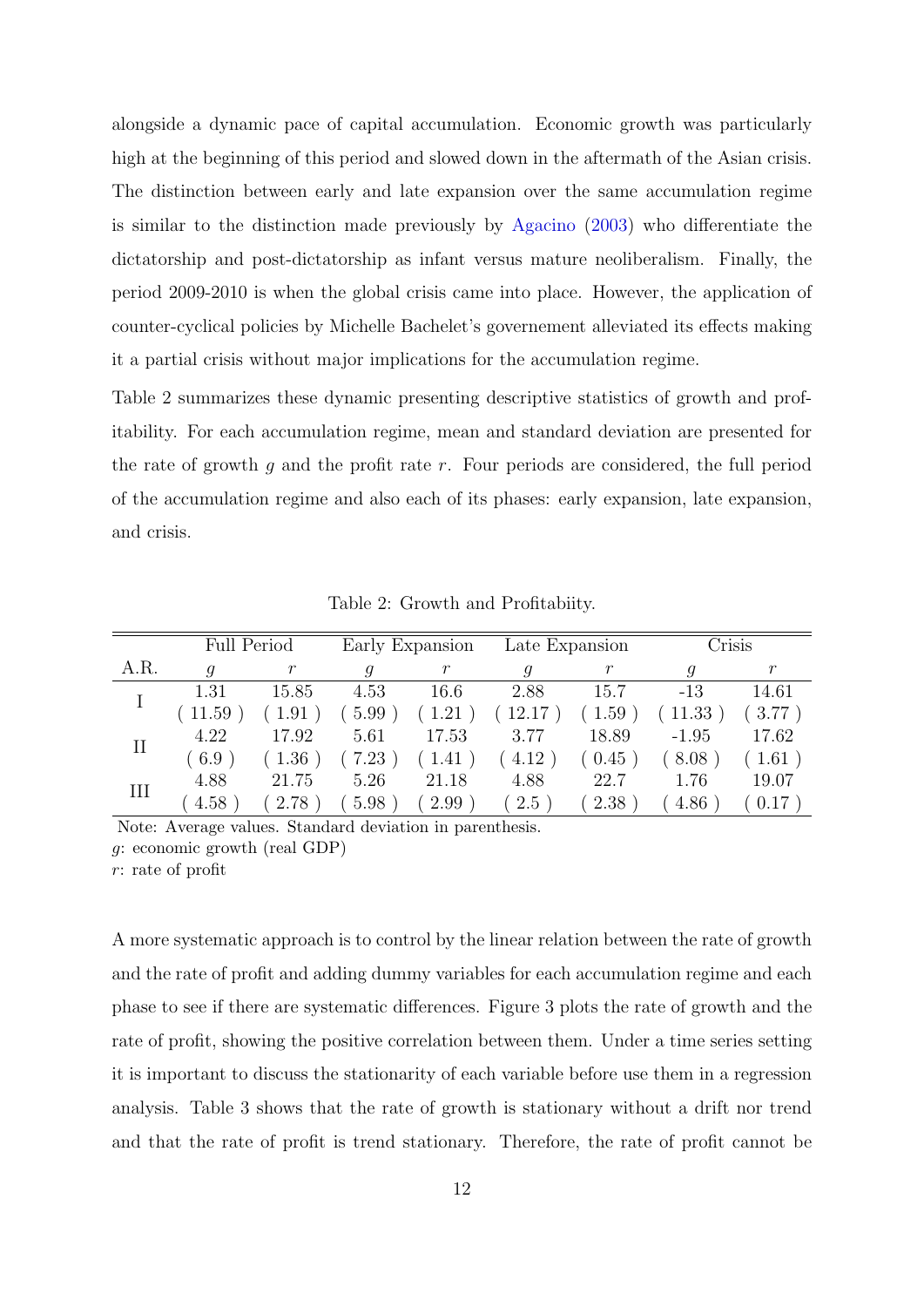used in the regression analysis.





Source: Own elaboration based on CLIO-LAB, PUC

Table 3: Augmented Dicky Fuller Test. Rate of Growth and Rate of Profit.

| 1pct 5pct 10pct Type                   |  |
|----------------------------------------|--|
|                                        |  |
| q $-6.41$ $-3.99$ $-3.43$ $-3.13$ None |  |
| $-3.73$ $-3.99$ $-3.43$ $-3.13$ Trend  |  |

Two alternatives to the rate of profit can be used to control by its linear relationship with the rate of growth. First, is its cyclical component extracted with an HP filter which by construction is stationary. Second, is using the change of the rate of profit  $\Delta r$ , which is stationary because r is a  $I(1)$  variable. Both alternatives are used to control by profitability and explore if there are systematic differences in the rate of growth by each accumulation regime and phases. Table 4 presents these results. Column (1) shows the regression using the rate of profit which should not be considered but is presented as a benchmark. Column (2) and (3) expose the results of the regressions using the cyclical component of the rate of profit extracted through an HP filter. Column (4) and (5)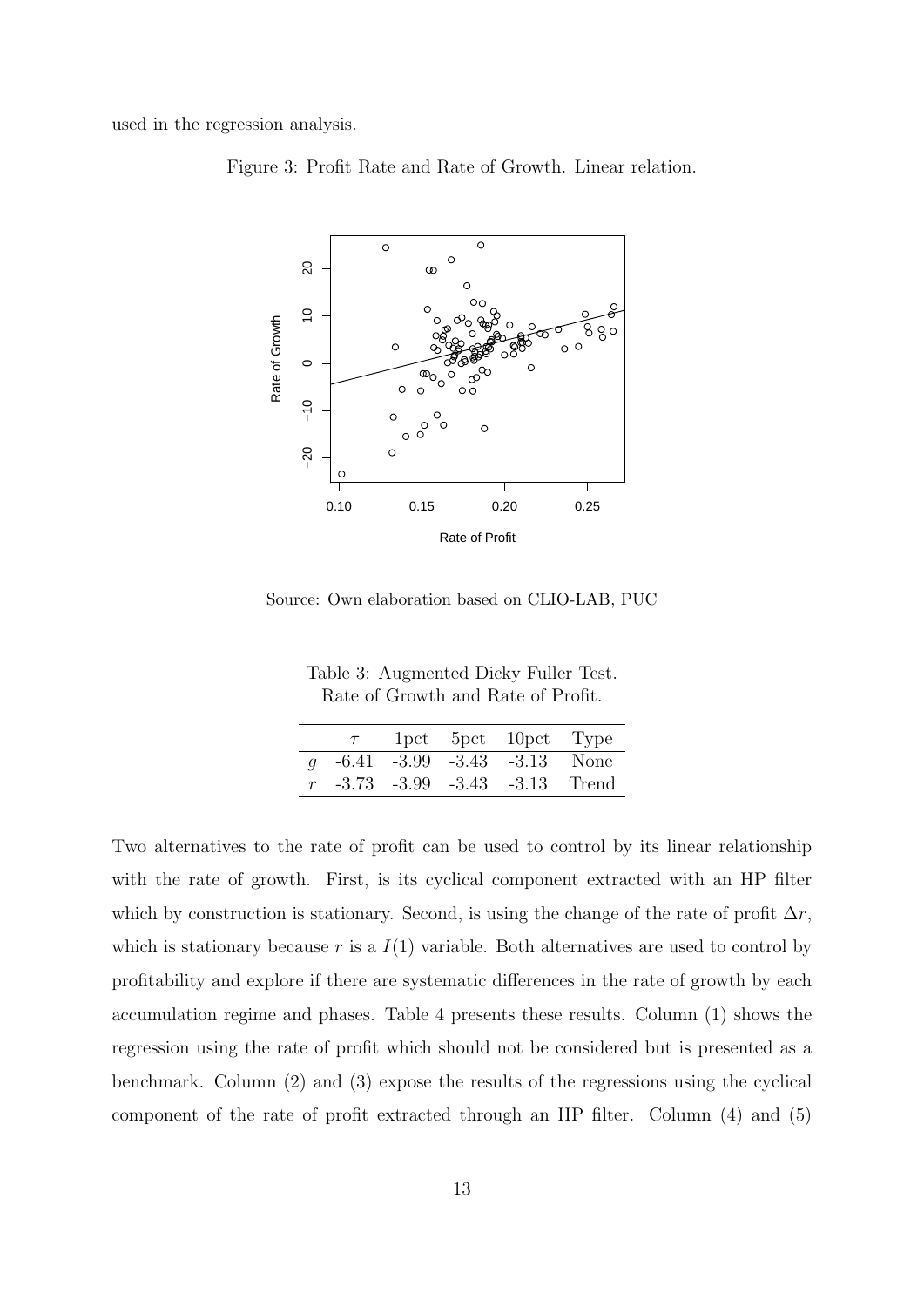present the results of the regressions using the change of the rate of profit.

Regression results show that there is a positive correlation of the rate of profit with the rate of growth which is statistically significant. As previously mentioned, OLS regression between both variables should be discarded because the lack of stationarity of the rate of profit series. However, this result holds for our two alternatives: the cyclical component and the change of the profit rate. Once controlling for the cyclical component of the profit rate, only a dummy variable for phase C (crisis) is statistically significant. This estimated coefficient is -8.49% suggesting that given a profit rate crisis phases have considerable lower economic growth. Results of the dummy variables for accumulation regimes and phases change once the change of the profit rate is used as a control variable. Column (5) shows that in this case, accumulation regime II and III have statistically significant higher growth than accumulation regime I in order of 1.66% and 1.85% respectively. Only the dummy variable for phase B is statistically significant with a value of 2.99% suggesting that in phases of late expansion given the change in the profit rate economic growth is higher than phases of early expansion. On the contrary to the specification using the cyclical component of the profit rate, the dummy variable for phase C is not statistically significant. These results suggest more intuitive conclusions than column (3). First there is a considerable higher  $R^2$ . Second, the statistically significative coefficient for the dummy variable of phase B indicates that there are intrinsic factors for phases of late expansion that sustain growth despite changes in the profit rate. Moreover, for phases of crisis, this would not be the case, suggesting that the collapse of profitability is the main driver of economic contractions backing up the Marxist theory of crisis.

### 4.2 Decomposition Analysis: Medium Run

Table 5 shows the average annual growth rates for the profit rate and the contribution of each component to it. Figure 4 plots together the profit share and output-capital ratio and identifies the three accumulation regimes. From both we can characterize the reproductive patterns of profitability for each accumulation regime.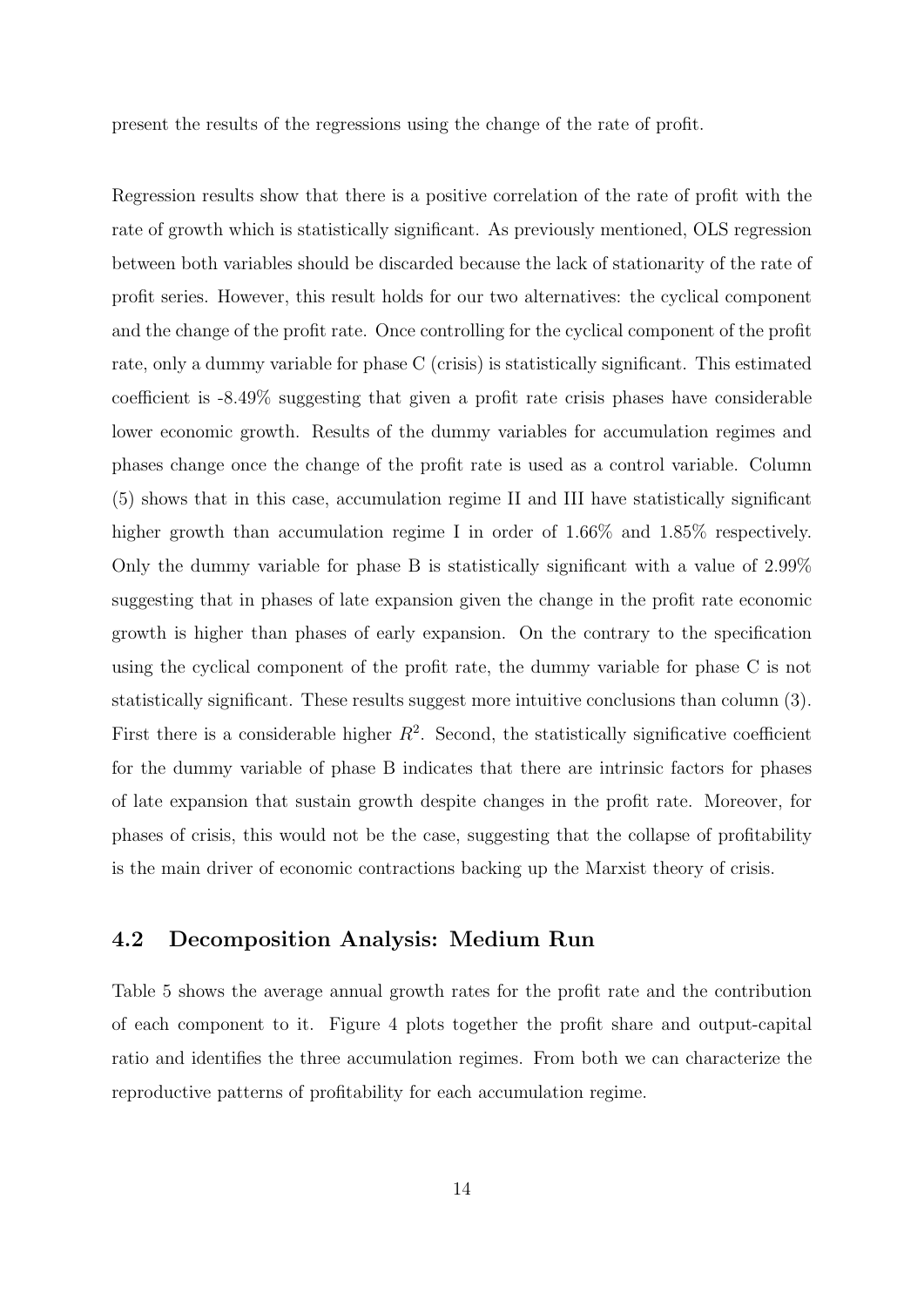|                |                               | <i>Dependent variable:</i> Rate of Growth |            |            |           |  |  |
|----------------|-------------------------------|-------------------------------------------|------------|------------|-----------|--|--|
|                | HP Filter<br>$\boldsymbol{r}$ |                                           |            | $\Delta r$ |           |  |  |
|                | (1)                           | $\left( 2\right)$                         | (3)        | (4)        | (5)       |  |  |
| $\mathcal{r}$  | $0.88***$                     | $3.29***$                                 | $3.03***$  | $5.70***$  | $5.67***$ |  |  |
|                | (0.23)                        | (0.51)                                    | (0.49)     | (0.20)     | (0.19)    |  |  |
| AR II          |                               |                                           | 2.19       |            | $1.66***$ |  |  |
|                |                               |                                           | (1.55)     |            | (0.58)    |  |  |
| AR III         |                               |                                           | 2.57       |            | $1.85***$ |  |  |
|                |                               |                                           | (1.59)     |            | (0.60)    |  |  |
| Phase B        |                               |                                           | $-1.05$    |            | $2.29***$ |  |  |
|                |                               |                                           | (1.33)     |            | (0.51)    |  |  |
| Phase C        |                               |                                           | $-8.49***$ |            | $-0.98$   |  |  |
|                |                               |                                           | (2.13)     |            | (0.86)    |  |  |
| Constant       | $-12.77***$                   | $3.57***$                                 | $3.24**$   | $3.49***$  | $1.38**$  |  |  |
|                | (4.31)                        | (0.64)                                    | (1.43)     | (0.26)     | (0.54)    |  |  |
| Observations   | 111                           | 111                                       | 108        | 110        | 108       |  |  |
| $R^2$          | 0.12                          | 0.27                                      | 0.40       | 0.88       | 0.91      |  |  |
| Adjusted $R^2$ | 0.11                          | 0.27                                      | 0.37       | 0.88       | 0.91      |  |  |

Table 4: Growth and Profitability. Regression Analysis.

 $Note:$   $\text{*}p<0.1; \text{*}p<0.05; \text{*}p<0.01$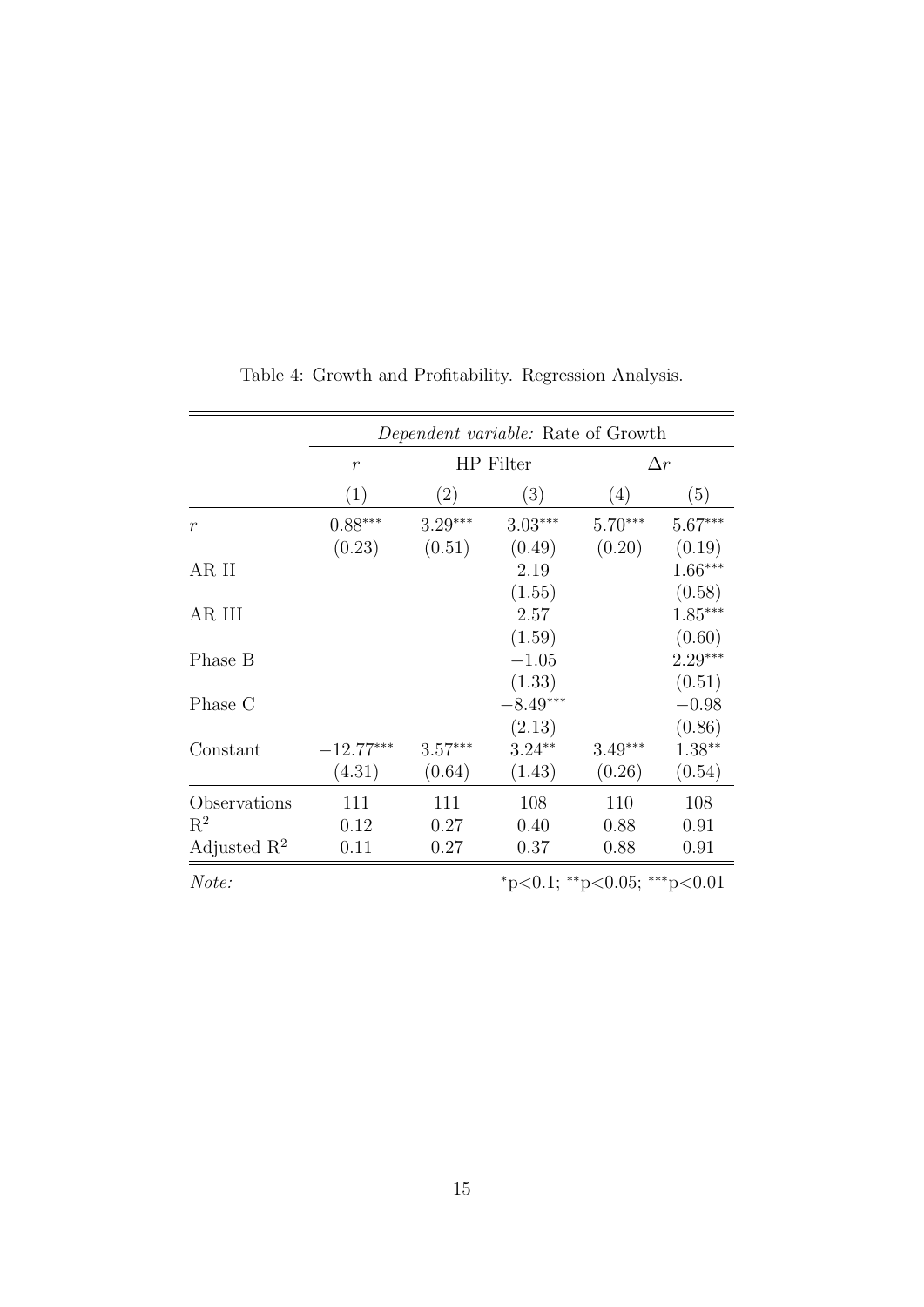

Source: Own elaboration based on CLIO-LAB, PUC

A decreasing profit rate characterizes the first accumulation regime. Over this period, an increasing path of inequality took place without being able to compensate for the slow pace of capital productivity. Hence, profitability was incapable of reproducing itself in the long run, given the limits to compensate for slow pace capital productivity with higher inequality. The second accumulation regime shows an increasing path of the profit rate explained by a decreasing path of inequality compensated by a more dynamic pace capital productivity. The features of the ISI model would explain this. On the one hand, a state-led industrialization process explains a higher pace of capital productivity. Ont the other hand, the emergence of labor unions around the process of industrialization would explain an increasing strength of labor. A rising profit rate characterizes the third accumulation regime. An average increase in both profit share and output-capital explains the rising path of profitability. The political repression and disciplining measures to the working class applied by the military dictatorship and the high economic growth experienced with the natural resource industrialization over the post-dictatorship period would explain this.

The profit rate decomposition also can be applied through phases of accumulation. Even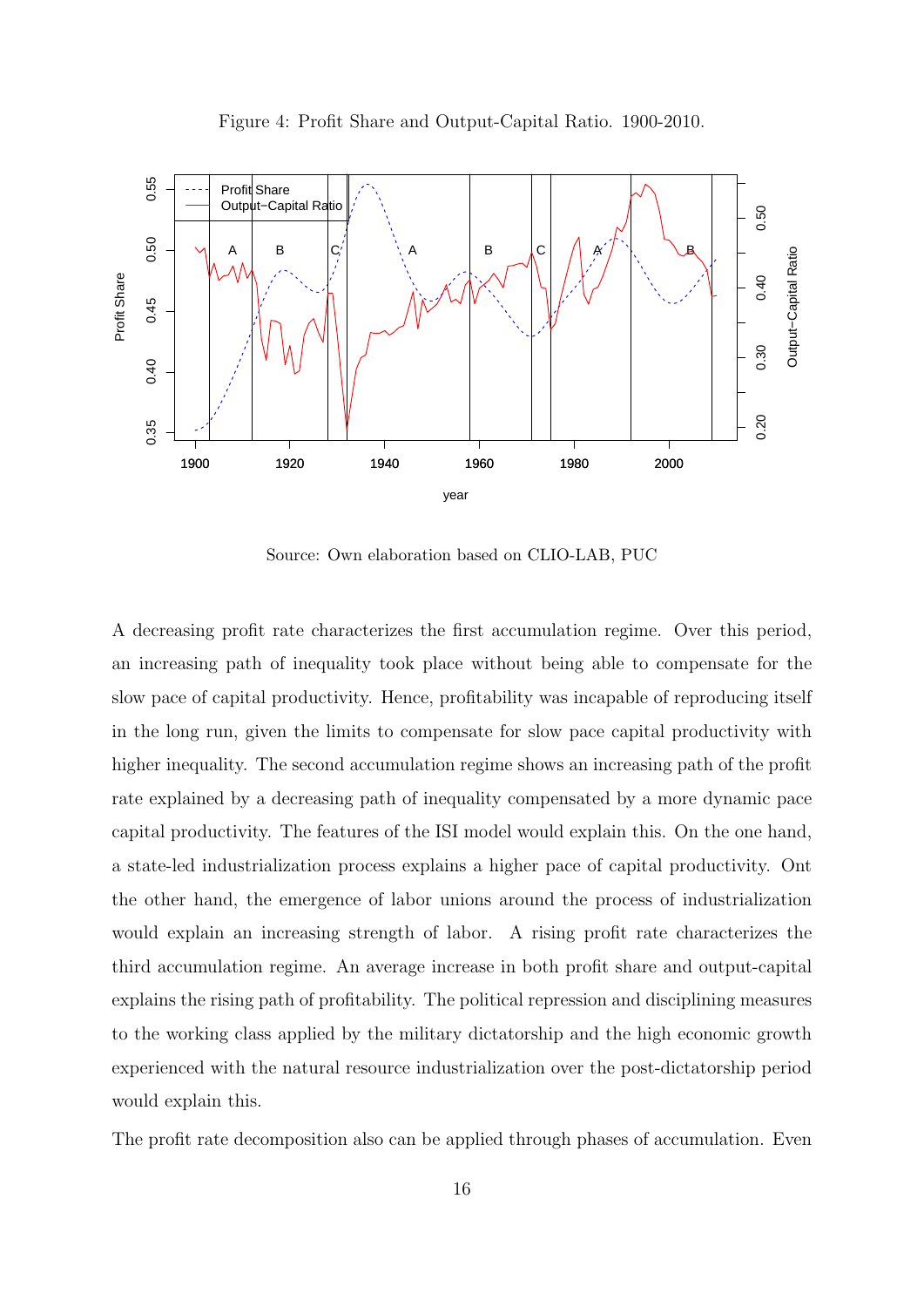|                     | <b>Full Period</b> |         |              |       |
|---------------------|--------------------|---------|--------------|-------|
| Profit Rate         | $-0.17$            | $-2.00$ | 0.69         | -0.50 |
| Profit Share        | 0.31               | 1.29    | $-0.37$ 0.27 |       |
| Ouput-Capital Ratio | $-0.48$            | $-3.29$ | 1.06         | 0.23  |

Table 5: Profit Rate Decomposition. Medium Run. (all figures in %, represent average annual rates of growth

though each period presents unique features of the reproduction of profitability in each phase, some conclusions can be drawn from this decomposition. In table 6 can be appreciated that through phase A, when a rising trend in the profit rate takes place, profit share and the output-capital ratio does not present contrary trends. On the contrary, phase B defined by a decreasing path of the profit rate is explained by contrary trends of the profit share and output-capital ratio. An average increase in the profit share is not enough to counteract the slower pace of capital productivity. It is important to recall that this is an average result that not necessarily apply for each phase; for example, this was not the case for the ISI period where an increasing strength of labor took place through its late expansion phase. Finally, crisis phases present similar results to phase B but with a more severe magnitude on the decrease of the profit rate. A decreasing output-capital ratio that cannot be compensated by increases in inequality explains this. This result makes sense considering that periods of economic crisis have regressive effects on the distribution of income and recessive ones on real output.

Table 6: Profit Rate Decomposition by Phases of Accumulation (all figures in %, represent average annual rates of growth)

|                     | Full Period |      |                      |      |
|---------------------|-------------|------|----------------------|------|
| Profit Rate         | $-0.17$     |      | $0.70 - 0.12 - 2.64$ |      |
| Profit Share        | 0.31        | 0.69 | 0.14                 | 0.77 |
| Ouput-Capital Ratio | $-0.48$     |      | $0.01 - 0.26 - 3.41$ |      |

Table 7 presents the analysis for each phase of each accumulation regime. Several insights highlight from these results. First, in each early expansion phase, the rise of the profit rate is explained by an expansion of the output-capital ratio. This rise is not coupled necessarily with rises of the profit share. In the first and third accumulation regimes, there is a positive contribution to the profit share to the profit rate. However, in the second accumulation regime, the profit share has a negative contribution due to a rise in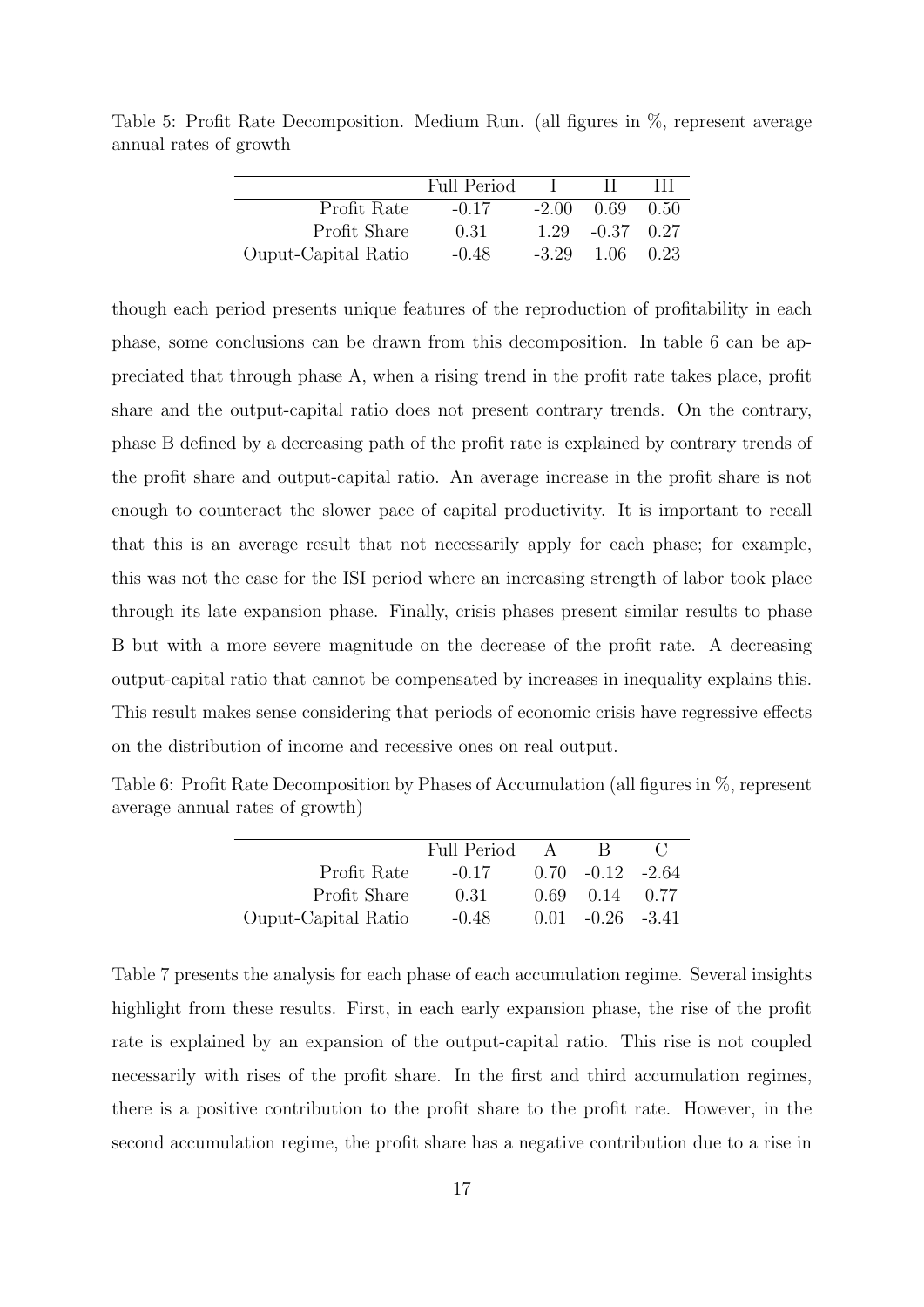the strength of labor. These results suggest that a dynamic pace of capital productivity characterizes early expansion phases; meanwhile, the dynamics of the distributive conflict is historically contingent. Second, late expansion phases do not have necessarily an average decrease in the profit rate. As can be appreciated in Table 7, the first and third accumulation regimes present a negative average growth but positive in the second accumulation regime. The underlying dynamic of the output-capital ratio explains these differences: the first and third accumulation regimes present a negative contribution of the output-capital ratio to the profit rate while the second present a positive one. Third, similar features of the crisis phase take place in the first and second accumulation regimes. Albeit a regressive distributive effect presents in both, a sharp fall of the output-capital ratio explains the collapse of the profit rate. On the contrary, the third accumulation regime does not register a negative dynamic of the profit rate rather than a positive one. An increase in both components explains the restoration of profitability in this phase. These results show that crisis phases in the first and second accumulation regime had a structural character what would explain the need for processes of capitalist restructuring to build a new accumulation regime after them. Whereas, the characteristics of the crisis phase in the third accumulation regime of restoration of profitability would explain that there is no need for a process of capitalist restructuring in Chile due the crisis of neoliberalism.

| Accumulation Regime |                            | <b>Full Period</b> | A       | В       | C        |
|---------------------|----------------------------|--------------------|---------|---------|----------|
|                     | Profit Rate                | $-2.00$            | 2.29    | $-0.56$ | $-23.08$ |
|                     | Profit Share               | 1.29               | 2.09    | 0.40    | 2.84     |
|                     | Ouput Capital Ratio        | $-3.29$            | 0.20    | $-0.96$ | $-25.92$ |
|                     | Profit Rate                | 0.21               | 1.54    | 0.17    | $-6.56$  |
| П                   | Profit Share               | $-0.43$            | $-0.41$ | $-0.98$ | 0.92     |
|                     | Ouput Capital Ratio        | 0.64               | 1.95    | 1.14    | $-7.48$  |
|                     | Profit Rate                | 0.43               | 3.03    | $-1.75$ | 1.22     |
| Ш                   | Profit Share               | 0.26               | 0.65    | $-0.15$ | 0.95     |
|                     | <b>Ouput</b> Capital Ratio | 0.17               | 2.38    | $-1.60$ | 0.26     |

Table 7: Profit Rate Decomposition by Accumulation Regime and Phases of Accumulation (all figures in %, represent average annual rates of growth)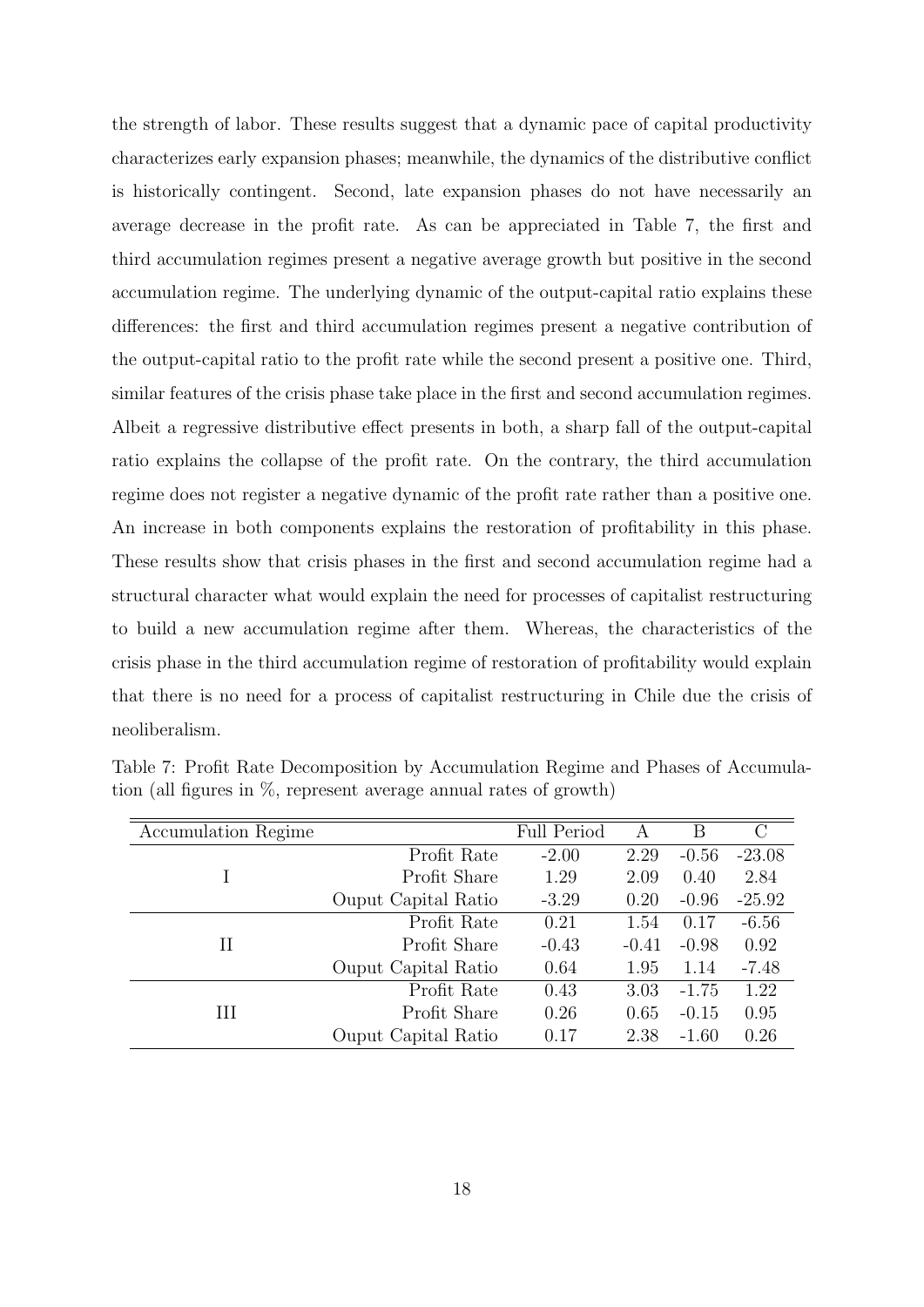#### 4.3 Decomposition Analysis: Short Run

I previously mentioned that a weakness of medium-run analysis is that it does not allow us to identify the underlying components of aggregate demand and technical change. However, we can solve this using a short-run analysis for what is needed to identify potential output through the co-integration method explained above.

To identify a cointegration relation between real output and capital stock, I follow an Engel-Granger method as discussed in [Enders](#page-29-7) [\(2014\)](#page-29-7). First, I need to ensure that both time series are integrated of order  $I(1)$ , i.e. stationary in first difference. To do so, an augmented dicky-fuller test with self-selected lags using an Akaike information criterion is estimated. Table 8 presents the  $\tau$  values for test and its critical values at 1%, 5%, and 10% for the series of real output, capital stock, and their first differences. As can be appreciated, the null of unit root for real output cannot be rejected. However, once an augmented dicky-fuller test for the first difference is tested, the series turns to be stationary with 99% of confidence. So, the series of real output for the period 1900-2010 is  $I(1)$ . The same holds for the series of capital stock with an augmented dicky-fuller test for the first difference stationary at 90% of confidence.

|                                   |  | 1pct 5pct 10pct Type                     |         |
|-----------------------------------|--|------------------------------------------|---------|
|                                   |  | $Y$ -2.58 -3.99 -3.43 -3.13 Trend        |         |
| $\Delta Y$ -7.9 -3.46 -2.88 -2.57 |  |                                          | - Drift |
| $K$ -1.65 -3.99 -3.43 -3.13       |  |                                          | Trend   |
|                                   |  | $\Delta K$ -2.68 -3.46 -2.88 -2.57 Drift |         |

Table 8: Augmented Dicky Fuller Test for Co-integration Method

Given that I have ensured that both series are  $I(1)$ , I can estimate the cointegrating vector for the long-run relation between real output and capital stock in real terms. So, I run an OLS regression to estimate equation (10), which gives us the cointegrating vector of real output and capital stock. Table 9 show the results of the OLS regression.

Finally, to test the cointegration relation, I run an augmented dicky-fuller test on the residuals. However, it is important to recall that in an Engel-granger method, we cannot trust in standard critical values rather than use those adjusted by sample size provided by in the supplementary table C of [Enders](#page-29-7) [\(2014\)](#page-29-7), considering sample size 100 and two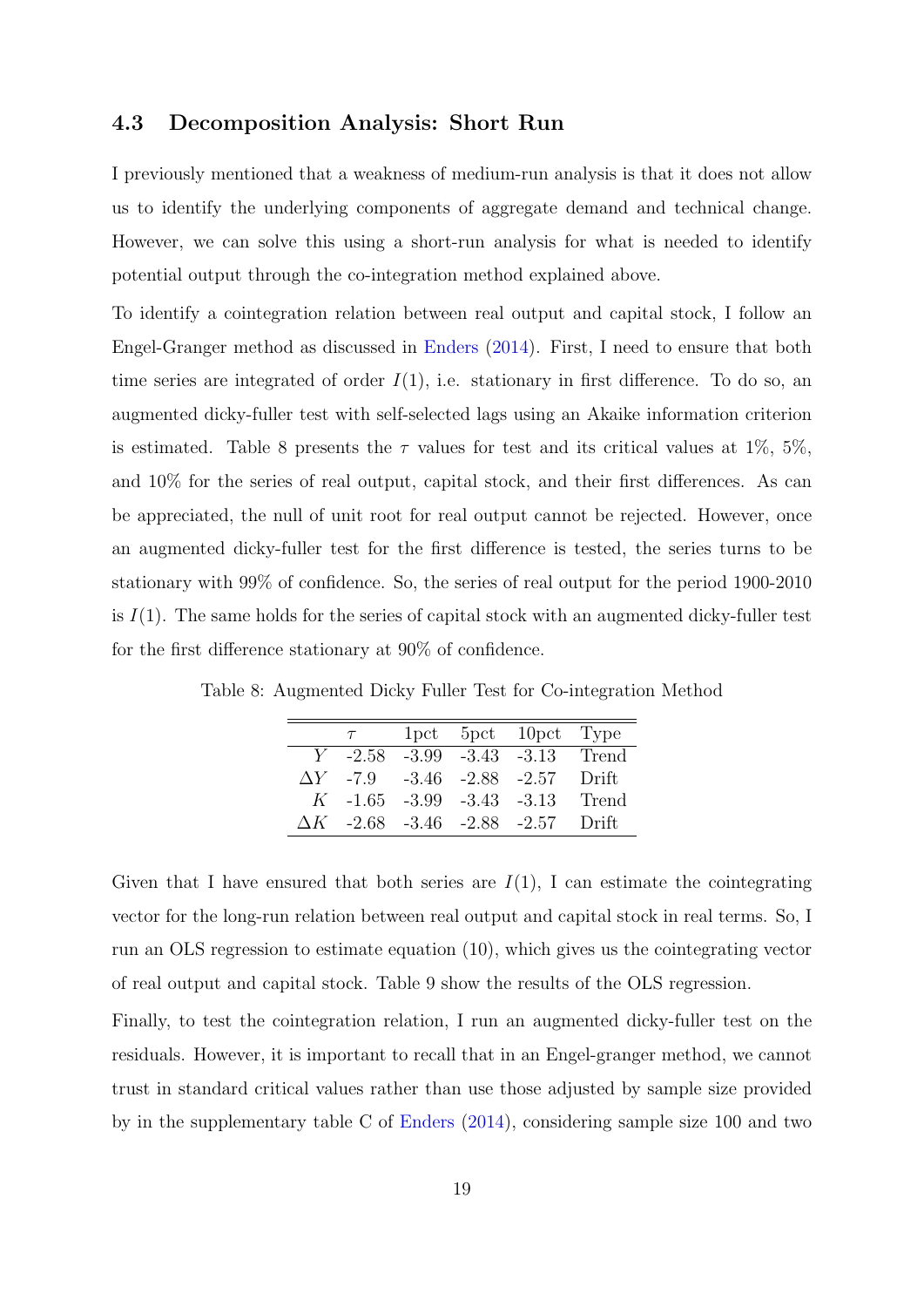|                     | <i>Dependent variable:</i> Real Output |
|---------------------|----------------------------------------|
|                     | Υ                                      |
| Trend               | $0.01***$                              |
|                     | (0.003)                                |
| Κ                   | $0.69***$                              |
|                     | (0.10)                                 |
| Constant            | $3.61**$                               |
|                     | (1.60)                                 |
| Observations        | 111                                    |
| $R^2$               | 0.98                                   |
| Adjusted $R^2$      | 0.98                                   |
| Residual Std. Error | $0.15$ (df = 108)                      |
| F Statistic         | $2,772.44***$ (df = 2; 108)            |
| Note:               | *p<0.1; **p<0.05; ***p<0.01            |

Table 9: Co-integration relation

variables. As can be appreciated in Table 10, the tau value estimated by the augmented dicky-fuller test rejects the null of unit root with 95% confidence. So, the cointegrated vector is indeed a linear combination ensuring that the residual follows a stationary process with  $95\%$  confidence, i.e. is  $I(0)$  (integrated of order zero).

Table 10: Augmented Dicky Fuller test for Engel Granger Method

|                                       |  | $\tau$ 1pct 5pct 10pct |
|---------------------------------------|--|------------------------|
| Engel-Granger -3.48 -4.01 -3.40 -3.09 |  |                        |

As was previously argued, the residual of the cointegration relation between real output and capital stock in real terms is the utilization rate because it is the component of the relationship that is not explained by technical change. Figure 5 shows the time series for the utilization rate over the period 1900-2010. This variable is measured in percentages being 100% full capacity utilization. Hence, when the utilization rate is below 100% there is an underutilization of economic capacities. Likewise, when the utilization rate is above 100%, the economy is overutilizing economic capacities, i.e. is "overheated".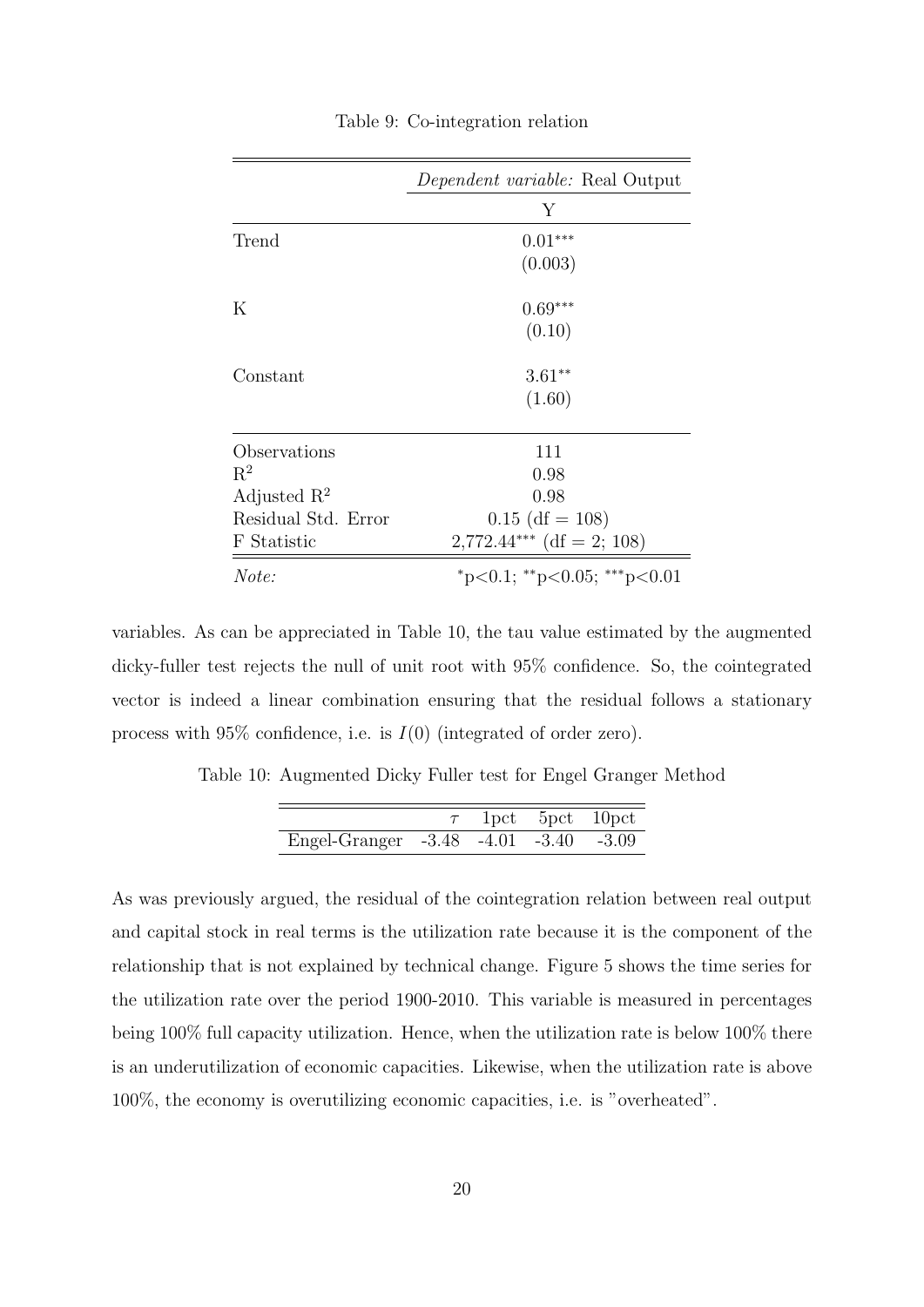



Source: Own elaboration based on CLIO-LAB, PUC

Interestingly, it is possible to appreciate breaks in the trend of the series in each phase of an accumulation regime. In the first, there is a sharp decline from the early to late expansion phase and a collapse of the utilization rate in the crisis period. In the second accumulation regime, there is a clear distinction when the utilization rate is below 100% in the early expansion and above 100% in the late expansion phase. Also, in the crisis period, a collapse of the utilization rate is appreciated. However, this is not so sharp as the one in the crisis period of the first accumulation regime. In the third accumulation regime, there is a high turbulence of utilization rate over the early expansion phase. On the contrary, the late expansion phase utilization rate reaches a peak above full capacity utilization and then declines secularly until the crisis period.

Estimating potential output,  $Y^*$ , also allows estimating the capacity-capital ratio  $\sigma$ . Figure 6 presents the estimation of this variable for the period 1900-2010. In figure 6 can be appreciated that the capacity-capital ratio has mostly an upward trend over the twentieth century except for the early expansion of the first accumulation regime and a downward trend in the late expansion of the third accumulation regime. A Marxist interpretation might consider this finding counterintuitive. [Basu](#page-29-8) [\(2010\)](#page-29-8) explains that a technical change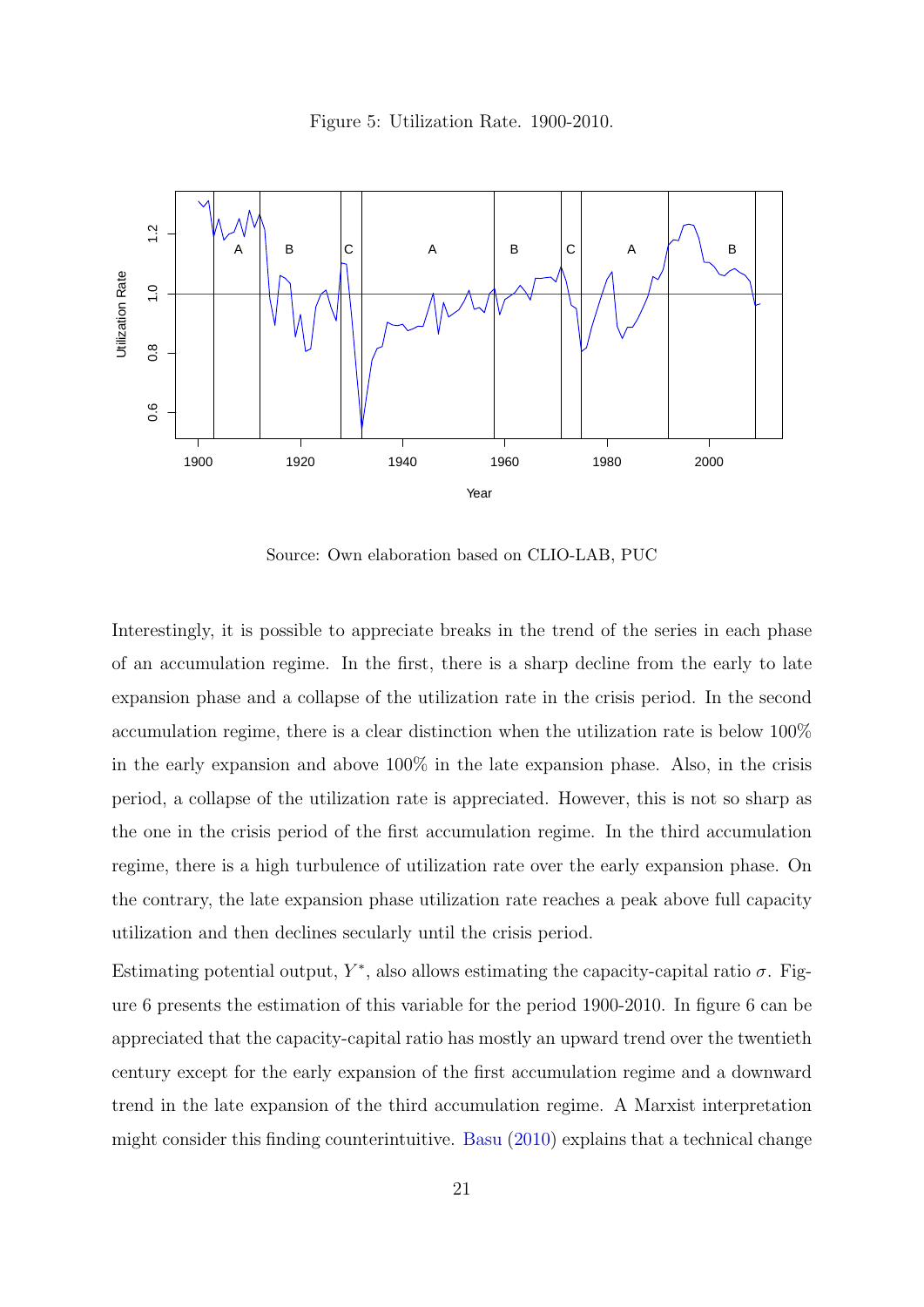characterized by growing labor productivity, and while capital productivity stagnates or falls overtime is what [Foley and Michl](#page-29-9) [\(1999\)](#page-29-9) have named a Marx Biased Techincal Change (MBTC). The intuition behind this is that the choice of a new technique replaces labor by capital biasing technical change against labor but making capital less productive because the technical composition of capital grows faster than labor productivity.

[Marx](#page-30-8) [\(1990\)](#page-30-8) argued that during an industrialization process, the forces of competition incentive individual capitalists to introduce innovations raising the organic composition of capital, displacing workers by machinery in order to raise labor productivity per unit of output. Hence, individual capitalists would be able to capture super-profits from innovation, until other the new technique is socialized and other capitalists adopt the new technique making disappear the super-profits coming from innovation. However, this should not hold necessarily. [Okishio](#page-30-9) [\(1961\)](#page-30-9) argued that capitalist firms are primarily concerned about the adoption of new techniques to reduce their costs of production in order to raise their rate of profit. Assuming a constant real wage and technical change that holds constant the amount of labor used for increasing labor productivity, the adoption of a new technique would allow a decrease in the unit labor cost per unit of output, thus, raising the profit rate.

[Basu](#page-29-10) [\(2019\)](#page-29-10) argues that this controversy has been misleading when it is considered one case exclusive from another. Using a one-sector model, he demonstrates that both cases can hold depending on the conditions of the wage rate and the choice of technique. If the technical change is capital-using and labor-using and holds the holding the technical composition of capital constant, and the wage rate does not rise over a threshold, the rate of profit should increase with the Okishio theorem holding and the average rate of profit rising. However, if the wage rate rises over a threshold and the technical change are capital-using and labor-saving, MBTC will hold, and the average rate of profit will decrease.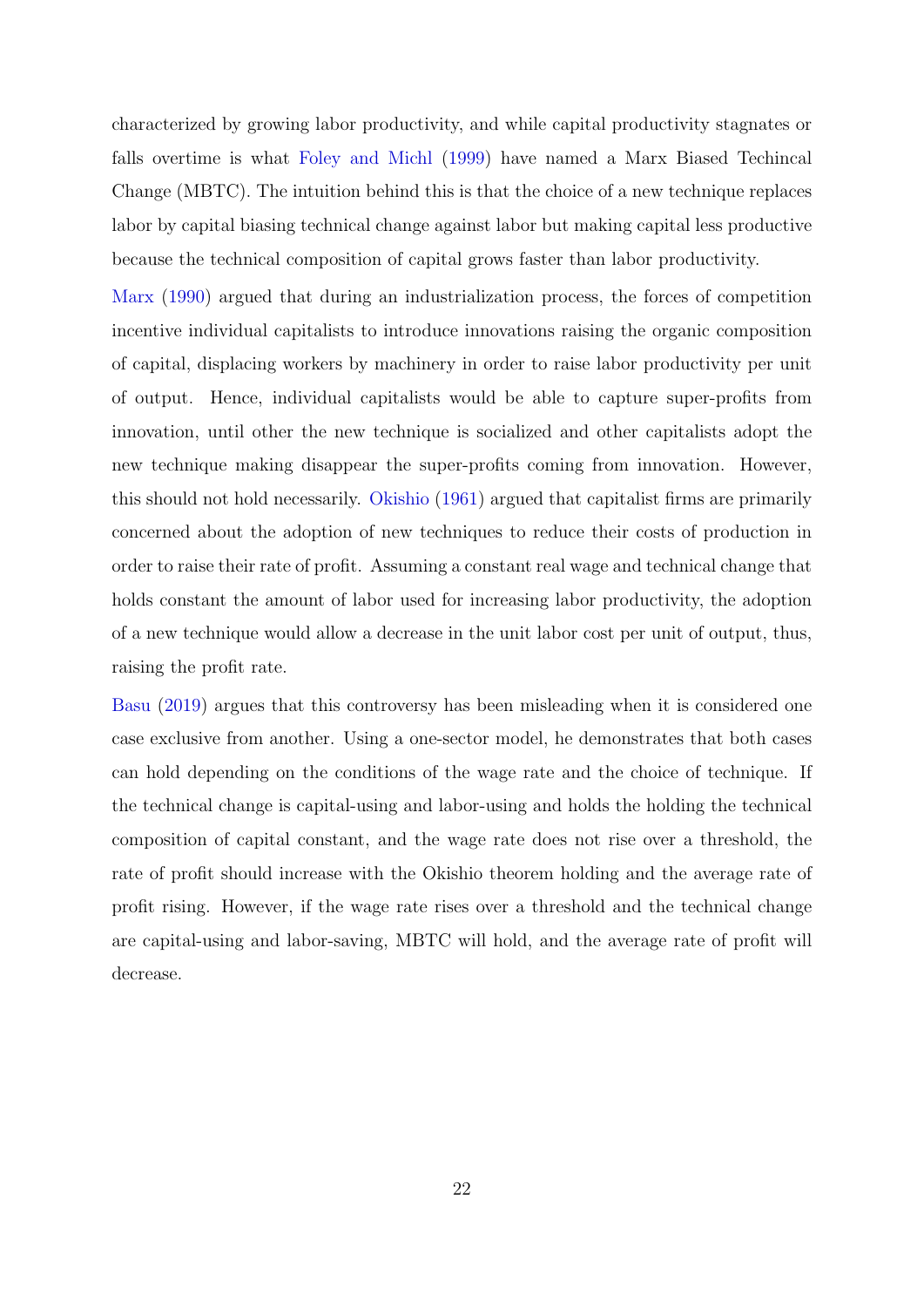



Source: Own elaboration based on CLIO-LAB, PUC

Once we consider the Okishio theorem and MBTC as non-necessarily exclusive tendencies rather than depending on the conditions of the wage rate and the choice of technique is straightforward to interpret why our finding for Chile is a rising capacity capital ratio for most of the twentieth century. The rise of capacities per unit of capital stock and its increasing effect on the rate of profit can be explained by an industrial take-off drawing cheap labor from the countryside a-la [Lewis](#page-30-10) [\(1954\)](#page-30-10). The process of urbanization where a surplus population is migrating from the countryside looking for jobs in cities in explain this tendency. As surplus labor remains available, the wage rate remains constant in urban centers. Moreover, the choice of technique in the early industrialization process as the one set in motion during the early expansion of the second accumulation regime is capital-using and labor-using. Hence, the capacity-capital ratio rises as Okishio predicted. During the early expansion of the second accumulation regime, the capacity-capital ratio is particularly fast, precisely when the speed of urbanization was higher in Chile. Later, this variable decelerates until the coup'd tat when it rises again. Shock therapy policies made a process of capitalist restructuring that destroyed productive capital policies and the destruction of productive capital until it reaches a peak. Once the process of urban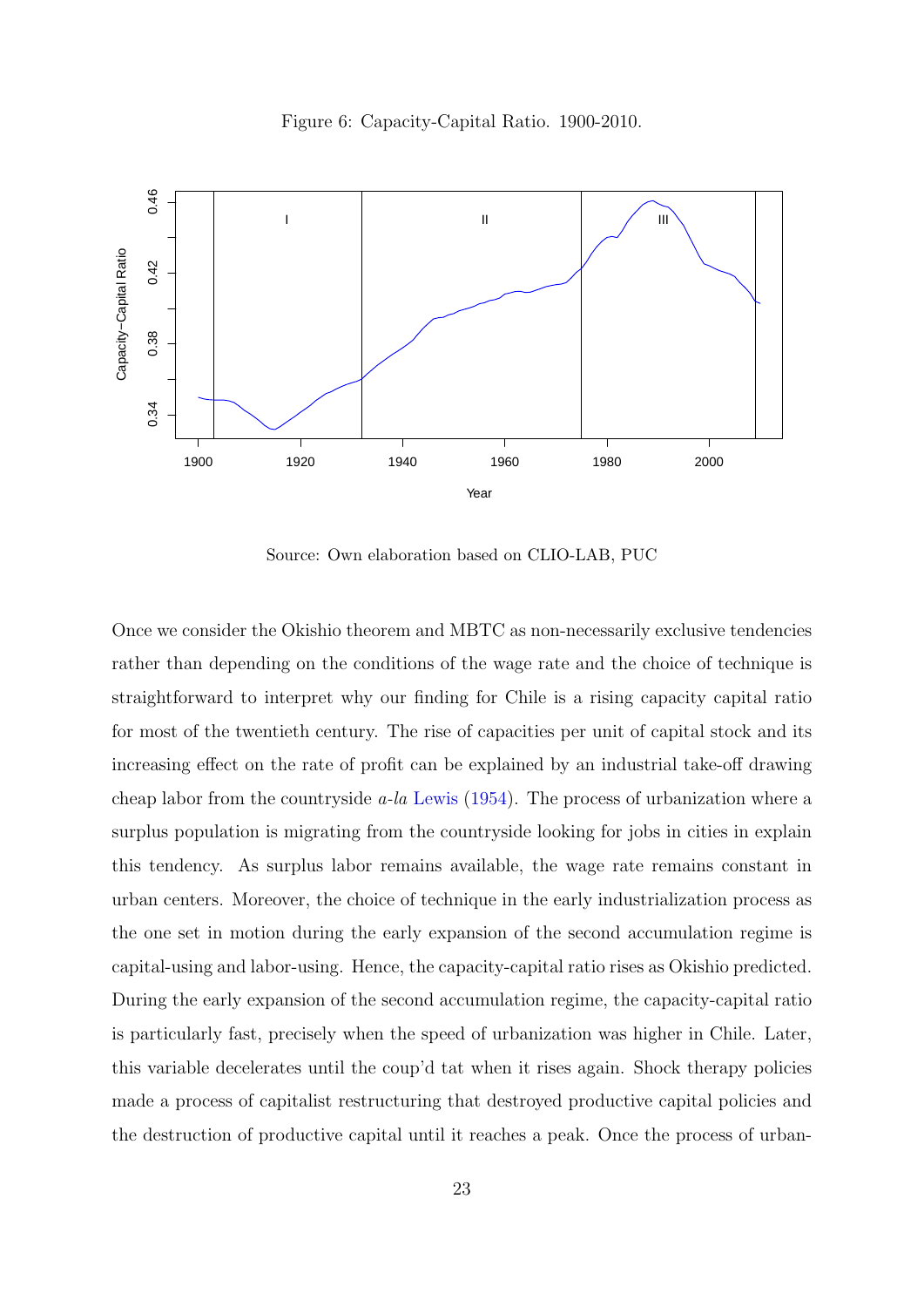ization is already completed and the discipline to the working class was applied in the debt crisis the tendency became a MBTC. Figure 7 shows the rate of urbanization for the twenieth century to make clear the relation with the dynamics of the capacity-capital ratio.





Source: Own elaboration based on CLIO-LAB, PUC

Once characterized utilization rate and capacity-capital ratio, it is possible to realize the profitability analysis in the short run, i.e., decomposing its components considering aggregate demand. Therefore, the decomposition analysis can be repeated but now identifying short-run issues in the analysis. First, table 11 presents the profit rate decomposition for each accumulation regime. In the first one, the average rate of growth for the full period remains to be the same for the profit rate and the profit share, however, now it is possible to identify the same measures for the utilization rate and the capacity-capital ratio. The average growth of the profit rate in the first accumulation regime does not change from the previous analysis being negative in a magnitude of 2%. Nevertheless, it is possible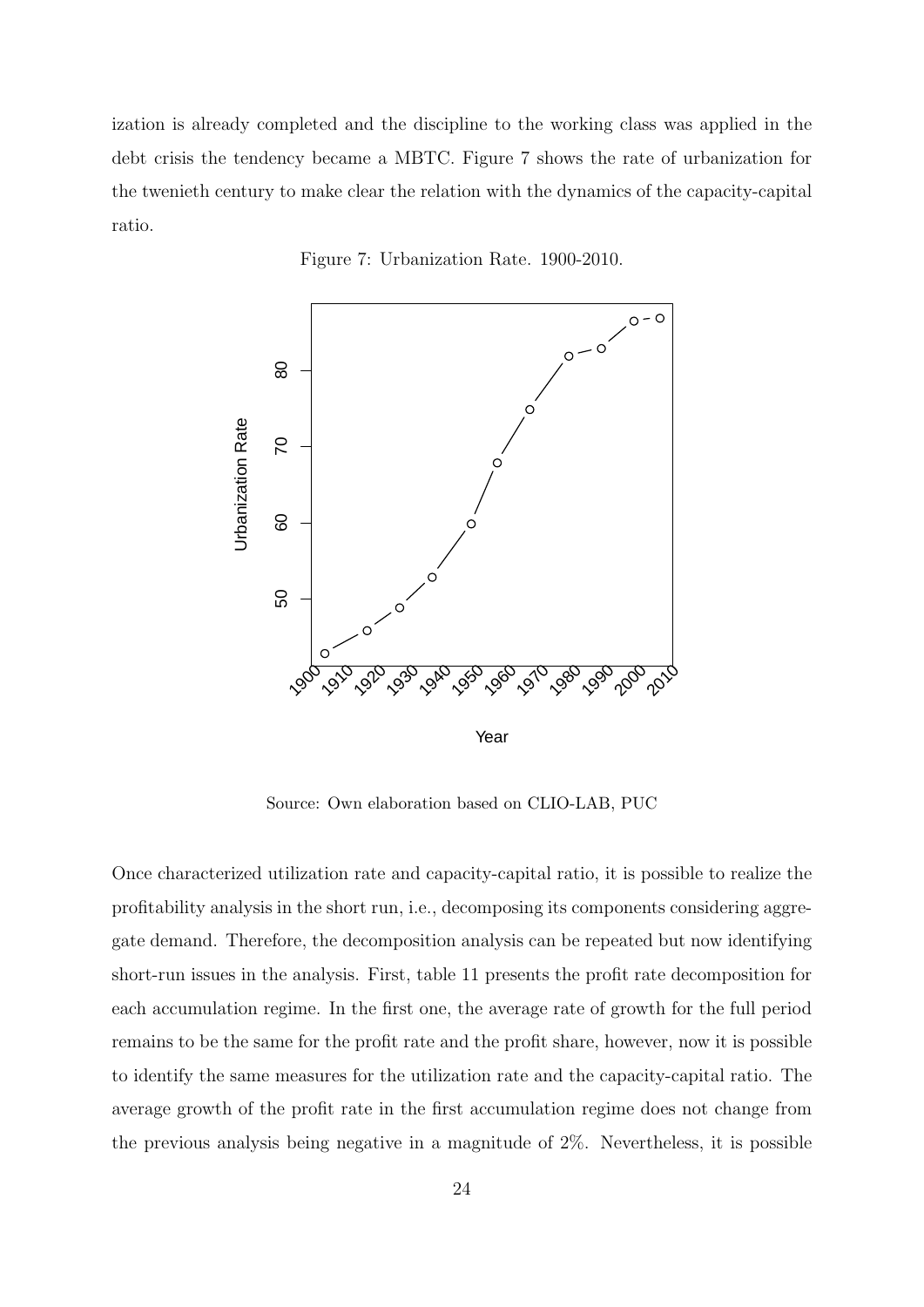to identify that this is explained mostly by a collapse of aggregate demand because the utilization rate grows negatively on an average of 3.4%. Meanwhile, the positive growth of the profit share and the capacity-capital ratio are not able to compensate for the negative average growth of aggregate demand. The utilization rate and the capacity capital ratio explain the average increases in the profit rate in the second accumulation regime. Decreases in inequality (profit share) because a higher strength of labor also explain the increases in aggregate demand. A higher wage bill explains the growth of the utilization rate. On the other hand, the Okishio technical change explains the average growth of the capacity-capital ratio. A rising profit rate characterizes the third accumulation regime. An average increase in both profit share and utilization rate explains the rising path of profitability, the average negative growth of the capacity-capital ratio explained by MBTC is not enough to make the profit rate to fall.

Table 11: Profit Rate Decomposition. Short Run. (all figures represent average annual % rates of growth

|                        | Full Period |         |         |         |
|------------------------|-------------|---------|---------|---------|
| Profit Rate            | $-0.17$     | $-2.00$ | 0.69    | 0.50    |
| Profit Share           | 0.31        | 1.29    | $-0.37$ | 0.27    |
| Utilization Rate       | $-0.60$     | $-3.40$ | 0.69    | 0.38    |
| Capacity-Capital Ratio | 0.12        | 0.11    | 0.37    | $-0.14$ |

As was done above, the profit rate decomposition also can be applied through phases of accumulation. It is relevant to repeat that each accumulation regime presents unique features of the reproduction of profitability in each phase; it can be drawn some conclusions from this decomposition. In table 12 can be appreciated that through phase A, the profit rate rises on average, what is explained by an average increase in the profit share. Meanwhile, in the medium run analysis, we observed a small contribution of the output-capital ratio in the short run analysis is possible to appreciate that the utilization rate has an average negative growth, which is compensated by an average positive growth of the capacity-capital ratio but only for a small magnitude. Phase B or late expansion, an average fall of the profit rate is explained by the positive growth of the profit share and the capacity-capital ratio. However, a significant average negative growth of the utilization rate makes the profit rate negative. Neither phases of early expansion or late expansion give an important characteristic of these phases of accumulation regimes.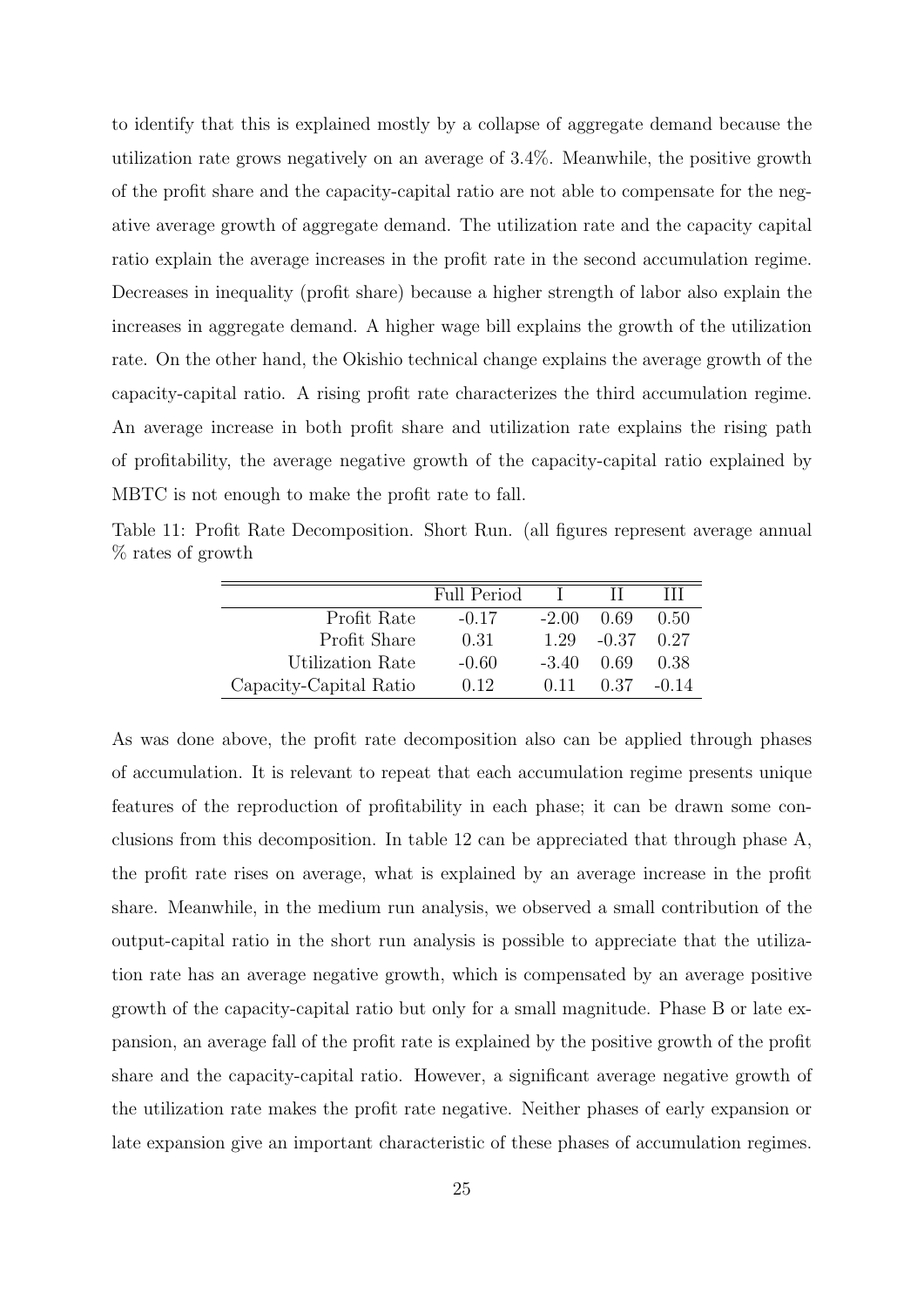However, phase C presents the expectable characteristic of a crisis phase. A decrease of the profit rate with increasing inequality and a collapse of aggregate demand as can be appreciated in Table 12.

|                        | Full Period | $\Delta$                        |                |        |
|------------------------|-------------|---------------------------------|----------------|--------|
| Profit Rate            |             | $-0.17$ $0.70$ $-0.12$ $-2.64$  |                |        |
| Profit Share           | 0.31        |                                 | 0.69 0.14 0.77 |        |
| Utilization Rate       |             | $-0.60$ $-0.55$ $-0.69$ $-4.31$ |                |        |
| Capacity-Capital Ratio | 0.12        |                                 | $0.56$ $0.43$  | (1.90) |

Table 12: Profit Rate Decomposition by Phases of Accumulation. Short Run. (all figures represent average annual  $\%$  rates of growth)

Table 13 presents the short-run analysis for each phase of each accumulation regime. First thing to highlight is that in early expansion phases, the utilization rate always has a positive contribution to the profit rate; meanwhile the profit share is historically contingent, and the capacity-capital ratio depends if the technical change is following an Okishio dynamics or an MBTC. Given that the rural-urbal transition to capitalist modernity characterizes the twentieth century, the capacity-capital ratio is almost always positive in phases of early expansion, except for the first accumulation regime where MBTC takes place. Phases of late expansion are characterized by having an average negative growth in the profit rate except for the second accumulation regime, as previously mentioned. In the first and third accumulation regime, the utilization rate has in average negative contribution. The profit share has different results because, as have been mentioned is historically contingent on the state of the class struggle and distributive conflict. It also highlights that in the phase of late expansion is when the MBTC retakes place for the first time since the early expansion in the first accumulation regime, i.e., approximately after 80 years. Therefore, this shows that at the late expansion phase of the third accumulation regime Chile has become a wholly urbanized society with a dynamic of technical change biased against labor. The first and second accumulation regime crisis phases present the expectable dynamics where the profit rate collapses because of the collapse of aggregate demand and having regressive effects in the profit share. It is important to highlight that the magnitude of the crisis in the first accumulation regime is way higher than the second accumulation regime. The third accumulation regime presents other features in the crisis phase. Instead of a collapse of the profit rate, it presents a restoration explained by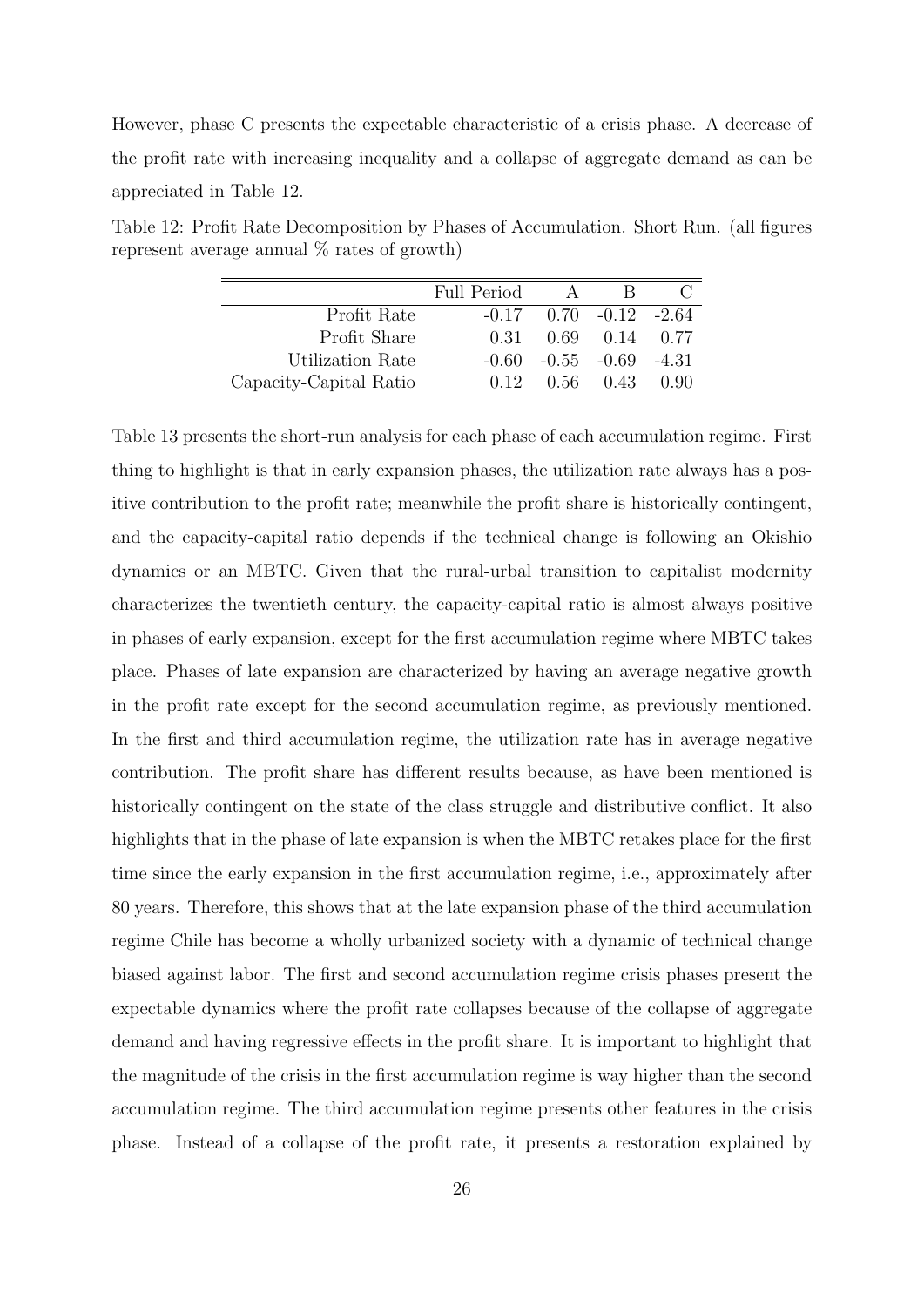increases in the average of the profit share and the utilization rate, despite that MBTC takes place with a negative contribution.

| Accumulation Regime |                        | <b>Full Period</b> | А       | Β       | $\rm C$  |
|---------------------|------------------------|--------------------|---------|---------|----------|
|                     | Profit Rate            | $-2.00$            | 2.29    | $-0.56$ | $-23.08$ |
|                     | Profit Share           | 1.29               | 2.09    | 0.40    | 2.84     |
|                     | Utilization Rate       | $-3.40$            | 0.58    | $-1.38$ | $-26.24$ |
|                     | Capacity-Capital Ratio | 0.11               | $-0.38$ | 0.42    | 0.32     |
| $_{\rm II}$         | Profit Rate            | 0.21               | 1.54    | 0.17    | $-6.56$  |
|                     | Profit Share           | $-0.43$            | $-0.41$ | $-0.98$ | 0.92     |
|                     | Utilization Rate       | 0.28               | 1.52    | 0.98    | $-8.02$  |
|                     | Capacity-Capital Ratio | 0.36               | 0.43    | 0.17    | 0.54     |
| Ш                   | Profit Rate            | 0.43               | 3.03    | $-1.75$ | 1.22     |
|                     | Profit Share           | 0.26               | 0.65    | $-0.15$ | 0.95     |
|                     | Utilization Rate       | 0.35               | 1.96    | $-0.88$ | 0.56     |
|                     | Capacity-Capital Ratio | $-0.18$            | 0.42    | $-0.72$ | $-0.29$  |

Table 13: Profit Rate Decomposition by Phases of Accumulation (all figures represent average annual rates of growth)

### 5 Conclusions

This paper has argued that capitalist development unfolds through long-waves of capital accumulation. To understand the dynamics of accumulation regimes, a peak and trough analysis of the profit rate allows identifying their different phases: early expansion, late expansion, and crisis. Distribution and technical change are the key components that reproduce profitability, and understanding their dynamics is straightforward to identify the collapse of the export-oriented accumulation regime at the beginning of the twentieth century and the inwardly-oriented import substitution accumulation regime that took place at the middle of the century. Furthermore, this analysis allows arguing that the dynamics of distribution and technical change holds the stability of the neoliberal period despite the structural adjustment faced by this regime, such as the debt, Asian, and global financial crisis.

Several insights can be summarizes as conclusions of this paper. First, in the line of Marxist political economy argument that capital accumulation is driven by profitability, it has been shown that the profit rate is a crucial variable for economic growth. Sec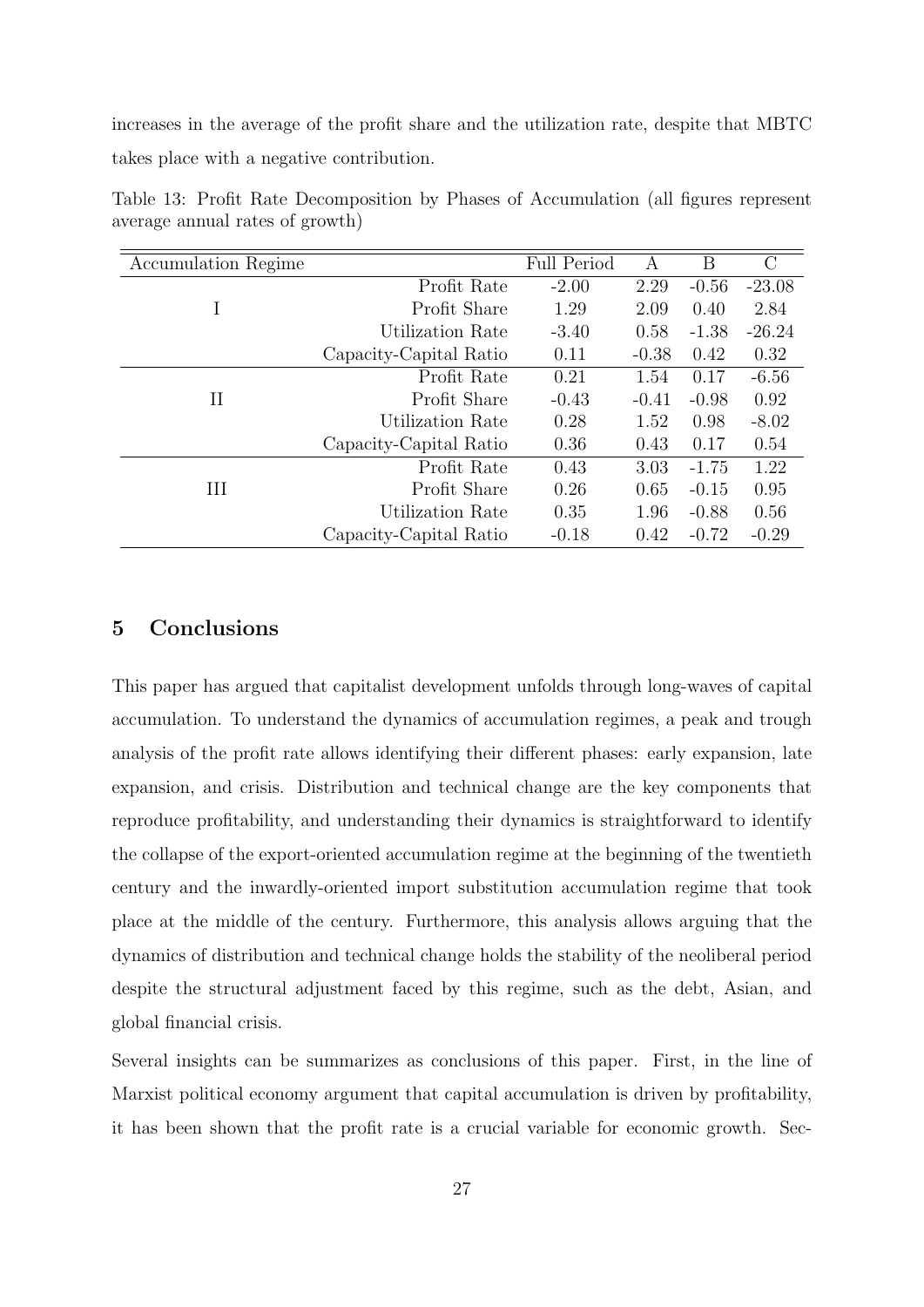ond, regression analysis indicates that the collapse of profitability explains crisis phases and that institutional characteristics of the ISI and neoliberal period produce higher economic growth than the export-oriented accumulation regime that took place in the early twentieth century. Third, higher economic growth takes place in phases of early expansion relative to phases of late expansion. This result holds despite the arguments of the "lost decade" made by neo-structuralist economists when they analyze the economic performance of the shock therapy policies imposed by the military dictatorship. Fourth, distributional patterns only present the recurrent pattern of regressiveness in crisis phases. On the contrary, over early and late expansion, the distributional conflict is historically contingent, i.e., is explained by the state of the class struggle. Fifth, the relevance of the process of urbanization is fundamental to understand the dynamics of technical change. While Chile was a surplus labor economy, technical change had favorable contributions to the profit rate. However, once the process of urbanization advanced, Marx-Biased Technical Change took place, having a negative contribution to profitability. Gains in capital productivity by improvements in telecommunications networks and transportations infrastructure also should be considered in this respect given its relevance in the process of extended urbanization [\(Brenner,](#page-29-11) [2013\)](#page-29-11). More research in the Marxist political economy agenda is needed to link these issues with technical change.

The path-dependent and irreversible character of economic development demands a deep understanding of the historical anchors of the past to understand the dynamics and complexities of contemporary capitalism. Hence, it is relevant to insist on the fact that the patterns of reproduction of profitability in the neoliberal era provide stability for the accumulation regime. Particularly in these days, when massive revolts have shaken Chilean society, to understand that neoliberalism is not a set of policies is essential. Accumulation regimes are a complementary pattern of production, and consumption is a fundamental point of departure to discuss how to build an alternative society that works for the many and not for the phew.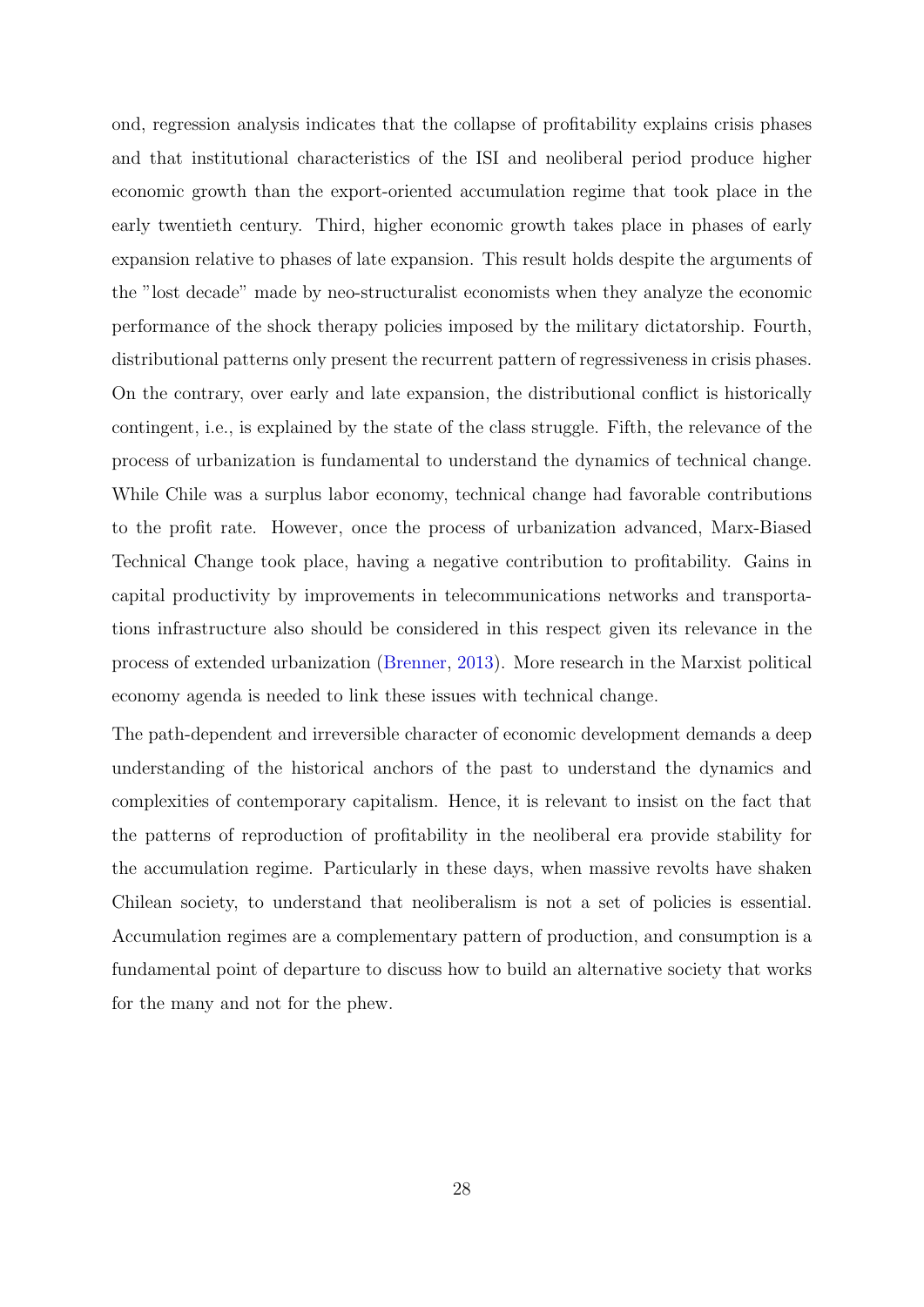### References

- <span id="page-29-6"></span>Agacino, R. (2003). Chile thirty years after the coup. Latin American Perspectives, 30(5):41–69.
- <span id="page-29-8"></span>Basu, D. (2010). Marx-biased techincal change and the neoclassical view of income distribution. Metroeconomica, 61(4):593–620.
- <span id="page-29-0"></span>Basu, D. (2013). Replacement versus historical cost profit rates: What is the difference? when does it matter? *Metroeconomica*, 64(2):293-318.
- <span id="page-29-1"></span>Basu, D. (2017). Quantitative empirical research in marxist political economy: a selective review. Journal of Economic Surveys, 31(5):1359–1386.
- <span id="page-29-10"></span>Basu, D. (2019). Reproduction and crisis in capitalist economies. In Vidal, M., Smith, T., Rotta, T., Prew, P., and Basu, D., editors, The Oxford Handbook of Karl Marx, pages 278–298. Oxford University Press.
- <span id="page-29-2"></span>Boyer, R. (2001). The origins of regulation theory. In Boyer, R. and Saillard, Y., editors, Regulation theory. Routledge, Hoboken.
- <span id="page-29-11"></span>Brenner, N. (2013). Thesis on urbanization. *Public culture*,  $25((1 (69))$ : 85–114.
- <span id="page-29-4"></span>Bulmer-Thomas, V. (2010). La Historia económica de América Latina desde la independencia. Sección de obras de economía latinoamericana. Fondo de Cultura Económica, México, D.F., segunda edición en español, 2010 edition.
- <span id="page-29-3"></span>Díaz, J., Lüders. R., and Wagner, G. (2016). Chile  $1810 - 2010$ . La República en cifras. Historical statistics. Santiago: Ediciones universidad católica de chile edition.
- <span id="page-29-7"></span>Enders, W. (2014). Applied econometric time series. Wiley, Hoboken, NJ, fourth edition edition.
- <span id="page-29-9"></span>Foley, D. K. and Michl, T. R. (1999). Growth and distribution. Harvard University Press, Cambridge, Mass. and London.
- <span id="page-29-5"></span>Garcés, M. (2002). Tomando su sitio: El movimiento de pobladores de Santiago, 1957-1970. Movimientos sociales. LOM, Santiago Chile.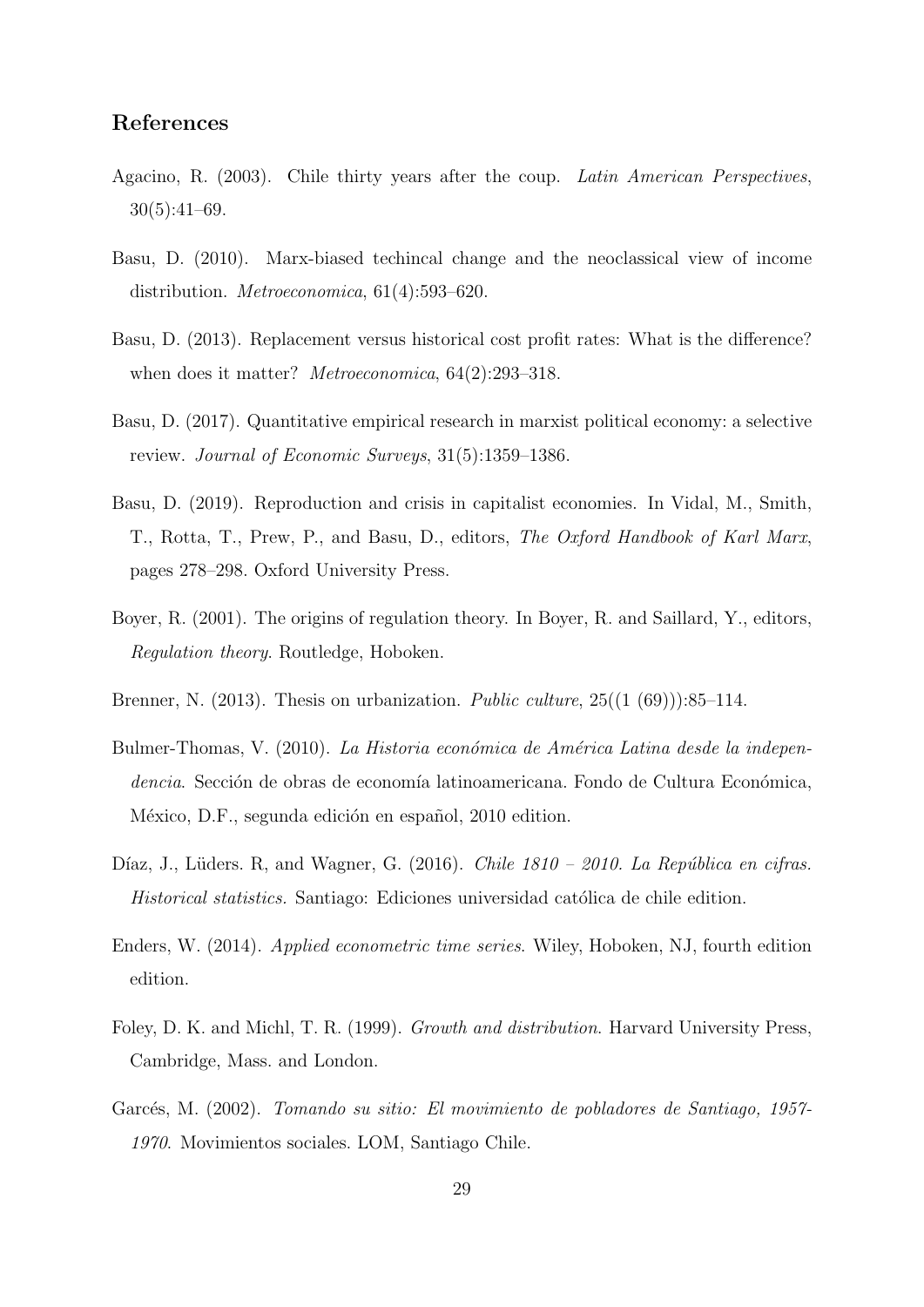- <span id="page-30-3"></span>Jessop, B. (1997). Survey article: The regulation approach. Journal of Political Philosophy, 5(3):287–326.
- <span id="page-30-4"></span>Julliard, M. (2001). Accumulation regimes. In Boyer, R. and Saillard, Y., editors, Regulation theory. Routledge, Hoboken.
- <span id="page-30-7"></span>Leiva, F. I. (2008). Latin American neostructuralism: The contradictions of post-neoliberal development / Fernando Ignacio Leiva. University of Minnesota Press and Bristol : University Presses Marketing [distributor], Minneapolis, Minn.
- <span id="page-30-10"></span>Lewis, W. A. (1954). Economic development with unlimited supplies of labour. The Manchester School, 22(2):139–191.
- <span id="page-30-5"></span>Llambí, L. (1991). Latin american peasantries and regimes of accumulation. *European* Review of Latin American and Caribbean Studies, 51:27–50.
- <span id="page-30-6"></span>Loveman, B. (1976). Struggle in the countryside: Politics and rural labor in Chile, 1919- 1973 / by Brian Loveman, volume no.10 of Studies in development / Indiana University. International Development Research Center. Indiana University Press, Bloomington and London.
- <span id="page-30-2"></span>Maito, E. (2012). La tasa de ganancia en chile (1986-2009). Jornadas de Economía Crítica.
- <span id="page-30-8"></span>Marx, K. (1990). Capital. Vol. 1: A critique of political economy / Karl Marx ; introduced by Ernest Mandel ; translated by Ben Fowkes. Penguin classics. Penguin Classics, London and New York.
- <span id="page-30-9"></span>Okishio, N. (1961). Technical changes and the rate of profit. Kobe University Economic Review, 7(1):85–90.
- <span id="page-30-1"></span>Piñera, S. and Meller, P. (1972). Un análisis cuantitativo marxista del sector industrial chileno. *Documentos de Trabajo. Instituto de Economía Pontificie Universidad* Catolica, (0717-7593).
- <span id="page-30-0"></span>Shaikh, A. (2016). Capitalism: Competition, conflict, crises. Oxford University Press, Oxford and New York, NY.